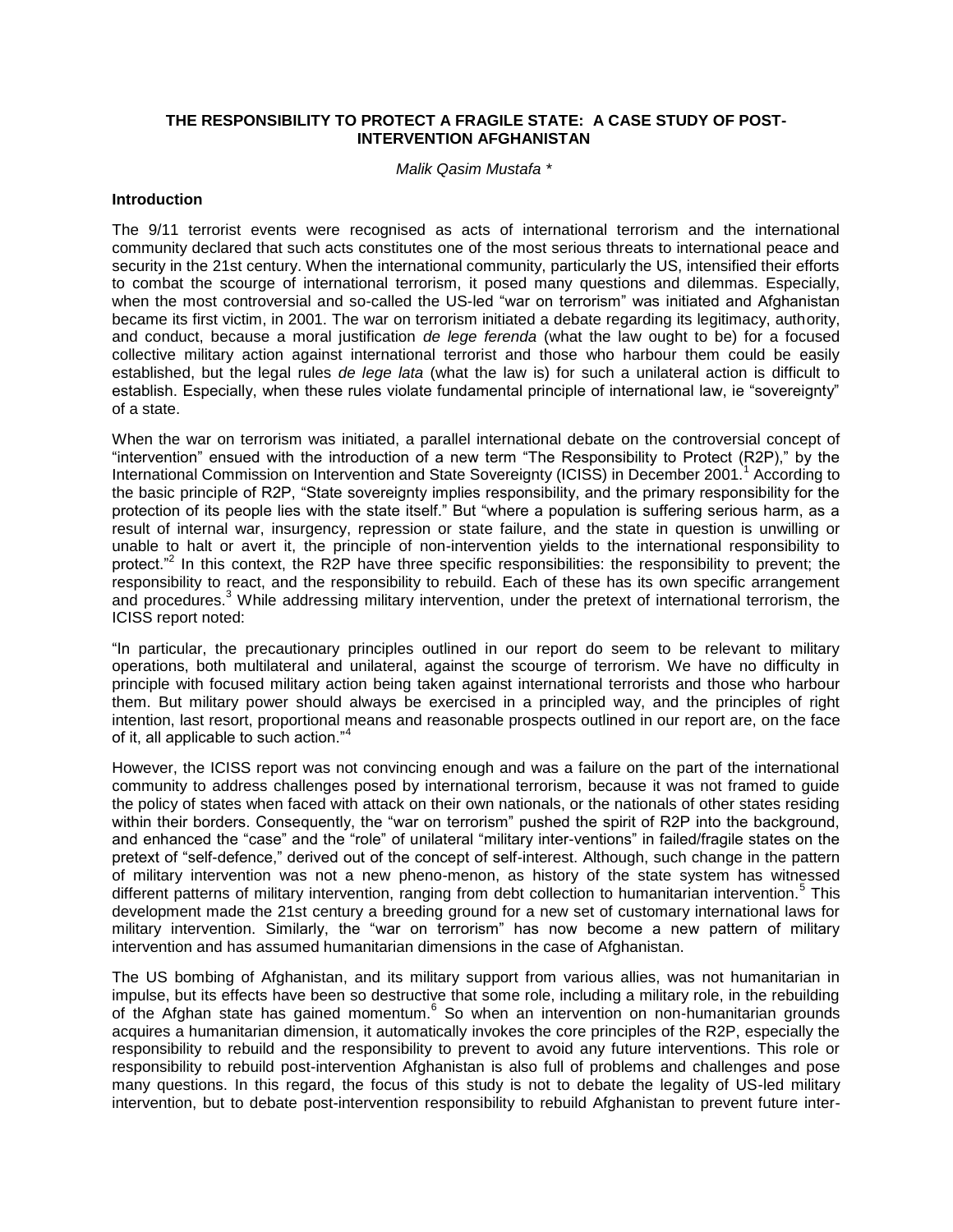ventions. Following are some questions which would be addressed in this study: Does Afghanistan fulfil the criteria of a fragile state? Who is responsible to protect and rebuild post-intervention Afghanistan? What are the responsibilities to rebuild Afghanistan? What is the current status of these responsibilities, and would these responsibilities be fulfilled?

## **Afghanistan: A Fragile State**

The term "fragile state" is a relatively new term, used synonymously in the context of "difficult partnership," "difficult environment," "Low Income Countries Under Stress (LICUS)," "failing" or "weak" state. Different international organisations have defined this term differently, and it is most widely used by the international donor community. According to World News glossary of terms "Fragile, failing, or weak states are states where, often as a result a prolonged civil war or political crisis, the national government ceases to retain control over much of the country. Warring factions often create an environment of chaos and anarchy. Failed states cannot provide basic security or public services to their citizens."<sup>7</sup> According to a recent report, Global Monitoring Report (GMR) 2007, issued by the World Bank on gender equality and fragile states, "The term fragile state is generally used to refer to countries that are facing particularly severe development challenges such as weak governance, limited administrative capacity, violence, or the legacy of conflict." <sup>8</sup> The report further notes that despite methodological variations, development partners have been converging around an approach developed at the OECD, which recognises common characteristics of weak governance and vulnerability to conflict, together with differentiated constraints and opportunities in fragile situations of (1) prolonged crisis or impasse, (2) post-conflict or political transition, (3) gradual improvement, and (4) deteriorating governance.<sup>9</sup> Later on, based on its definition, the World Bank's GMR 2007 also considers Afghanistan as one of the fragile states, because Afghanistan's Country Policy and Institutional Assessment (CPIA) scores from 1998 to 2005 were below  $3.0^{10}$ 

In order to further explain and understand a "fragile state," there is a need to analyse core functions of a state. In general terms, a sovereign state is expected to perform certain functions and roles ranging from the security and wellbeing of its citizens, to the smooth working of the international system. These core functions include:<sup>11</sup>

- 1. Legitimate monopoly on the means of violence
- 2. Administrative control
- 3. Management of public finances
- 4. Investment in human capital
- 5. Delineation of citizenship rights and duties
- 6. Provision of infrastructure services
- 7. Formation of the market
- 8. Management of the state's assets (including the environment, natural resources and cultural assets)
- 9. International relations (including entering into international contracts and public borrowing)
- 10. Rule of law

According to political scientist, Joel S. Migdal, "State is a field of power marked by the use and threat of violence and shaped by: (1) the image of a coherent, controlling organisation in a territory, which is representative of the people bounded by that territory, and (2) the actual practice of its multiple parts."<sup>12</sup> So when a state's controlling organisations are weakened or fail to meet its core functions then it is characterised as a "weak", "fragile" state. According to UK Department for International Development (DFID) in a fragile or weak state, the features of weakness combine in different ways and can change over time, but include the following: $13$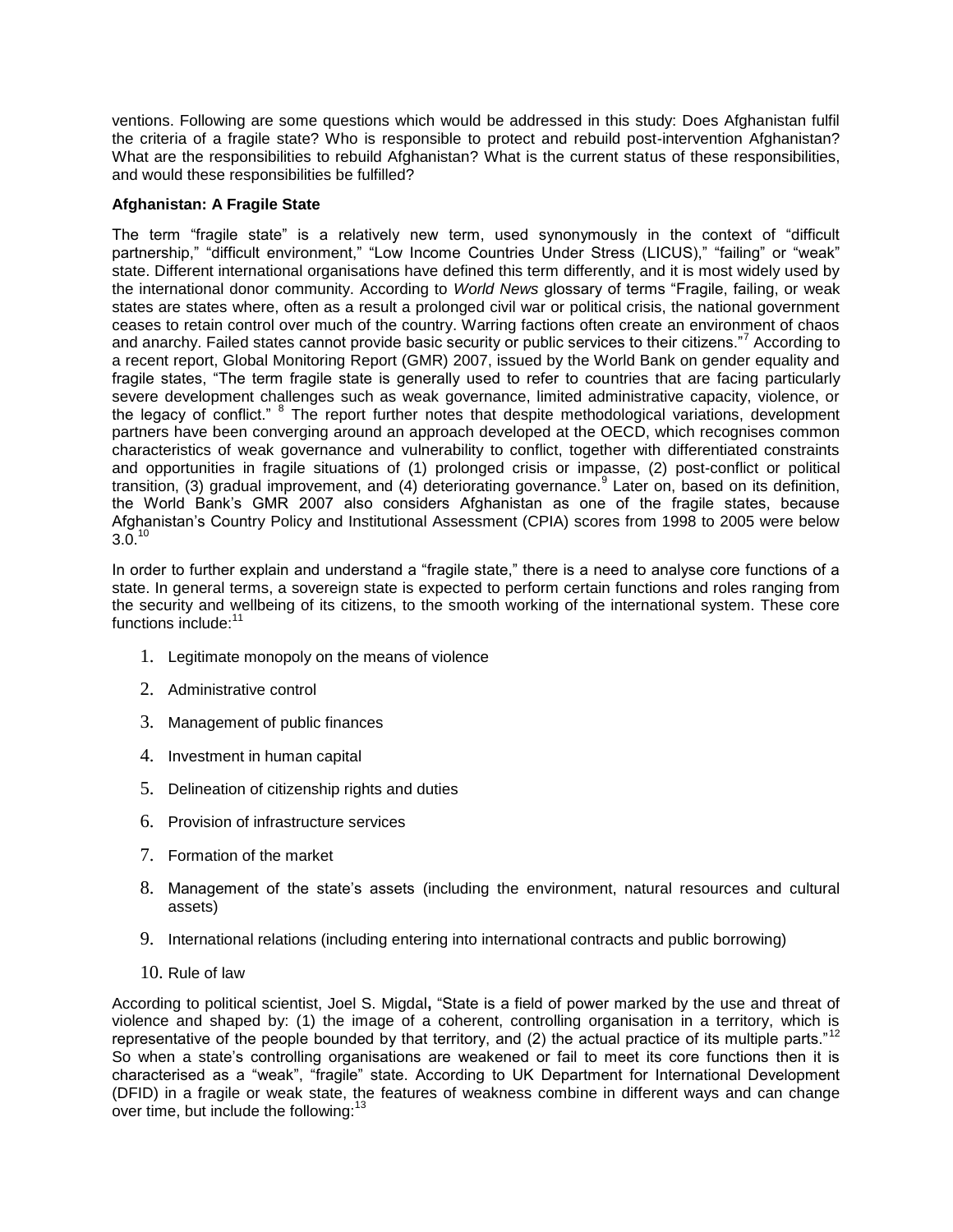- *State collapse:* The most extreme case is one of state collapse, where the central state has effectively ceased to function (e.g. Somalia).
- *Loss of territorial control:* In less extreme cases, the state may have only partial territorial control or deeply contested authority due to civil conflict (e.g. Nepal, Sudan).
- *Low administrative capacity:* States, even where there is no conflict or loss of territorial control, may be unable to implement policies simply due to the lack of resources, staff, and administrative systems (e.g. Guinea-Bissau).
- *Political instability:* The government's ability to rule is compromised by political instability shown in frequent change in leaders through either constitutional or unconsti-tutional means, including coups d'etat.
- *Conflict:* In states with fragile political institutions, governments may have difficulty managing the increasing, and often conflicting, demands placed upon them. Where political processes break down, either sporadic or persistent civil conflict can arise, which can further undermine public institutions and political processes.
- *Repressive polities:* Finally, there are states that are highly effective in some senses, but repressive or unresponsive to their people, thus undermining sustainable development and sowing the seeds for future failure.

So when we look at the impacts of a weak or fragile state on a local and global level, a wide range of problems can be identified. In such scenarios, a state not only fails to provide basic protections and services but it also fails to play its full role in international systems (see table below).<sup>14</sup>

## **Table: 1**

## **Global and Local Impact of Fragile State**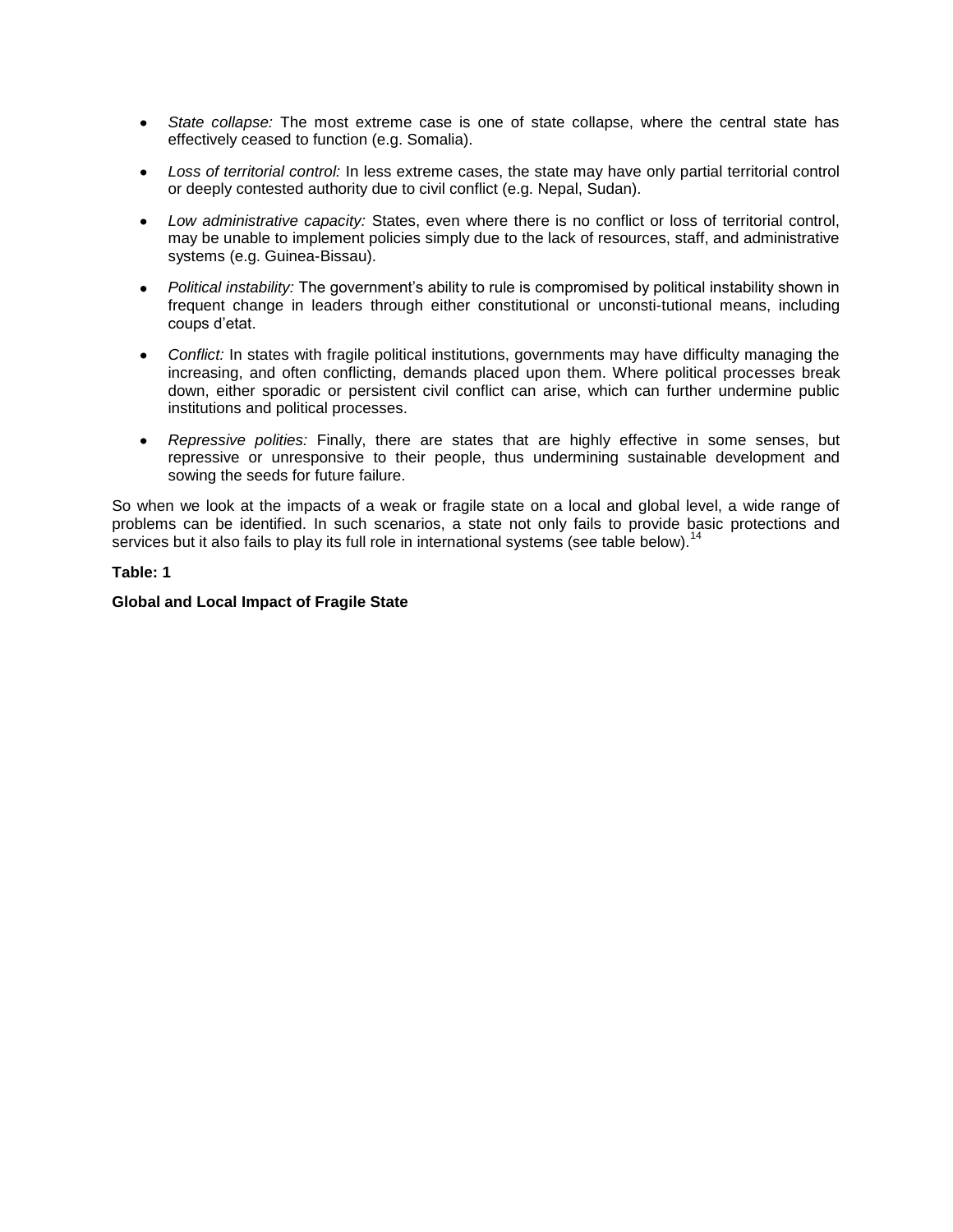| <b>Poverty</b>                                     | Little or no progress in achieving the Millennium Development<br>Goals                                                                                                                             |
|----------------------------------------------------|----------------------------------------------------------------------------------------------------------------------------------------------------------------------------------------------------|
|                                                    | Unable to deliver basic social services including water, education,<br>and healthcare                                                                                                              |
| Conflict<br>and<br><b>Humanitarian Crisis</b>      | Weak and unresponsive government can lead to civil conflict and<br>inter-state wars                                                                                                                |
|                                                    | Particularly vulnerable to humanitarian crises caused by civil war,<br>food insecurity, or natural disasters                                                                                       |
|                                                    | Sources of chronic refugee flows placing strain on neighbouring<br>٠<br>states and international humanitarian response                                                                             |
|                                                    | Fuelling proliferation of conventional weapons and stoking regional<br>$\bullet$<br>conflict                                                                                                       |
| Human<br><b>Rights</b><br><b>Violations</b>        | Unable to protect the basic human rights of their citizens, giving<br>rise to unchecked opportunities for murder, rape, slavery,<br>mutilation, extortion, theft, intimidation, and discrimination |
|                                                    | Weak but repressive regimes may violate rights to stay in power                                                                                                                                    |
| Global<br>Security<br><b>Threats</b>               | Providing safe havens for international terrorists and illicit arms<br>$\bullet$<br>trade                                                                                                          |
|                                                    | Lacking capacity to detect, investigate, and counter terrorist activity<br>Ineffective controls on biological, nuclear and radioactive materials                                                   |
| <b>Organised Crimes</b>                            | Serving as bases for international criminal activity, including the<br>٠<br>trafficking of drugs, people, and illegal goods<br>Production sites for narcotics<br>٠                                 |
| Global<br>Reduced<br>Prosperity                    | Depressing international trade and investment<br>٠                                                                                                                                                 |
|                                                    | Unable to provide the regulatory framework and basic security<br>required to promote economic growth                                                                                               |
|                                                    | Threats to global energy security where energy production or<br>transmission is disrupted                                                                                                          |
| Weakened<br><b>International</b><br><b>Systems</b> | Unable to fulfil international obligations -- to protect the global<br>٠<br>environment, counter infectious disease, contain money laundering,<br>and so on                                        |
|                                                    | Unable to fulfil obligations to other states in protecting foreign<br>maintaining effective<br>diplomatic relations.<br>nationals.<br>and<br>cooperating to address global challenges              |

**Source:** Magui Moreno, Torres, and Michael Anderson, "Fragile States: Defining Difficult Environments for Poverty Reduction" Poverty Reduction in Difficult Environments (PRDE) Team, Policy Division, UK Department for International Development (DFID), Working Paper 1, August 2004

Currently, as highlighted by the GMR 2007, countries with particularly weak governance, institutions, and capacity comprise 9 percent of the developing world's population, and there are over one-fourth of extremely poor people in developing countries living in fragile states.<sup>15</sup> On the one hand, these nations face enormous challenges, regarding both how to take action to meet human development needs, and how to stave off a potential downward spiral of conflict, human abuse, and refugee flight. While on the other hand, fragile states are posing a challenge to international community – that how the international community can provide resources to support efficient service delivery, post-conflict recovery, and reforms? However, a timely response to fragile states is necessary, because any failure in their already limited capacity to secure a better life for their citizens can again result in conflicts, civil wars, and humanitarian crises. As a result, any further increase in the fragility of these states has not only regional, but as well as international consequences. As Stanley Hoffmann, for example, also finds that in a threat to international peace primary candidates are "dangerous states," though "failed states" may pose danger in this way also. $16$ 

In the light of above arguments, now look at the situation of Afghanistan which is a landlocked country, and often described by historians as the "crossroads" of Asia. History of Afghanistan is full of invasions. According to Dr. Nabi Misdaq**:**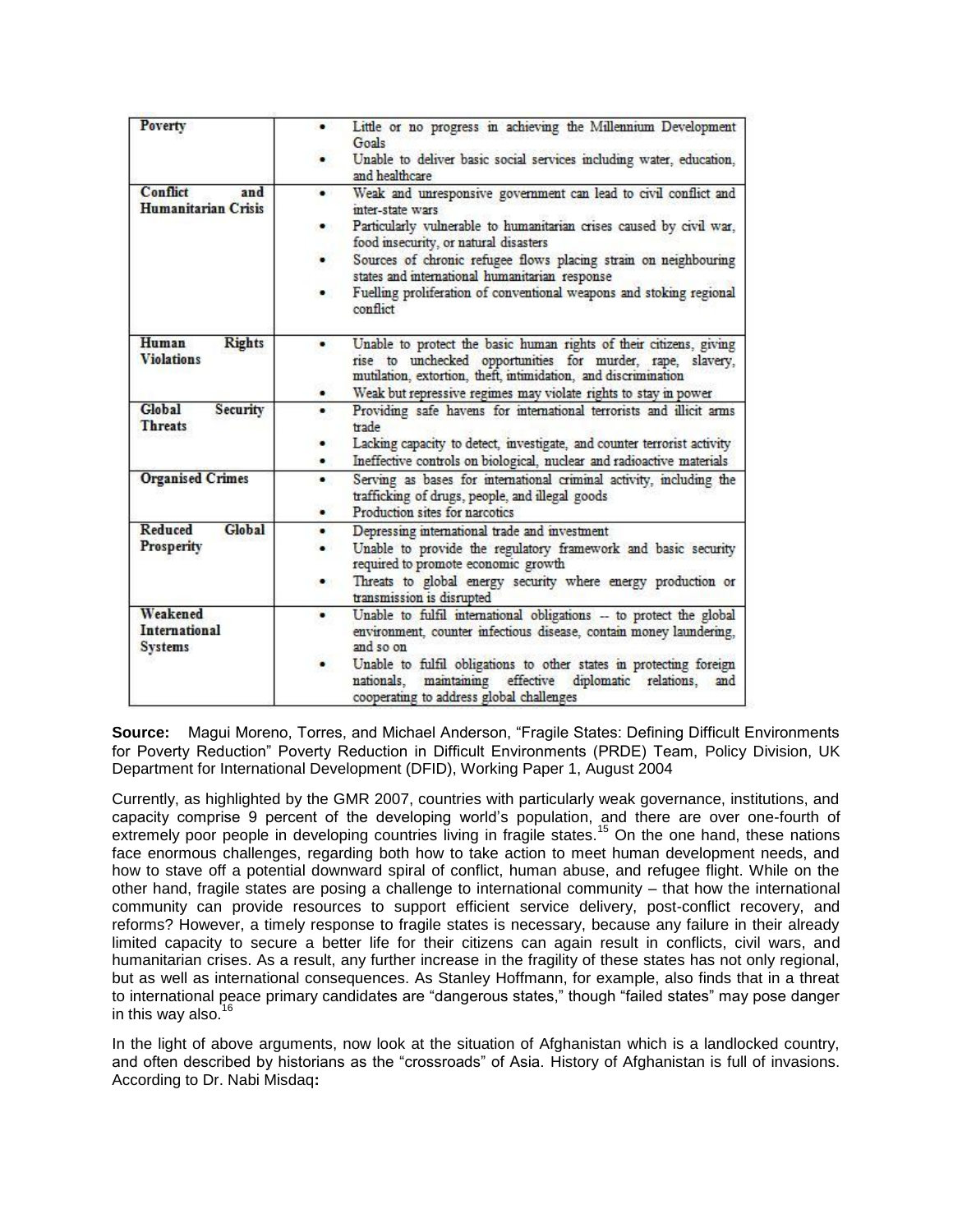―From Alexander the Great (fourth Century BC) to Genghis Khan (thirteenth century), Timure-e-lang (fourteenth century), the Moghuls (sixteenth/seventeenth century), the Persians (seventeenth/eighteenth century), the British (nineteenth/twentieth century), the Soviets in 1980s and lastly the Americans in the twenty-first century have traversed the length and breadth of the land, leaving their marks on the country and its population."<sup>17</sup>

From formation of an Afghan state to an Afghan nation state, all these invading empires and superpowers sowed the seeds of turmoil, internal strife and civil wars. As a result of these foreign interferences, Afghanistan became a place of heterogeneous population with their cross border ethnic links. This heterogeneity of Afghans more or less resulted in a weak Afghan state. Afghanistan, time and again, went to the brink of disintegration and then was saved. Before Soviet invasion in 1979, Afghanistan was a relatively a week states and its control outsides it cities was well termed as "weak links on a rusty chains."<sup>18</sup> Over the next two decades, the Afghans lost their trust in state bodies, which resulted in compromise of state legitimacy and capacity. Terror started to play a prominent role, and Afghan elite's fragmentation caused a political instability. This set the emergence of Taliban regime in mid 1990s, and Afghanistan received international attention for all the wrong reasons, especially Osama Bin Laden's Al-Qaeda. Afghanistan, once again, was invaded by a (sole) superpower of the world. As a result, at the start of 21st century, a conflict and civil war ravaged state of Afghanistan emerged, with almost a total destruction and collapse of its infrastructure.

Although more than six years have been passed since the US-led invasion, but Afghanistan is still showing just tentative sings of progress, with an uncertain and fragile future. Afghanistan is still in a conflict situation and slowly emerging out of it. In this regard, Dr. Amos Sawyer has rightly said, "All states coming out of conflict are fragile.<sup>719</sup> The current situation in Afghanistan almost fulfils all the criteria of a disrupted, weak or a fragile state. Afghanistan might well be seen as an example of what Robert H. Jackson has called a "quasi-state," enjoying a high level of "juridical sovereignty"(international acceptance of its existence within its present boundaries<sup>20</sup>), but a low level of "empirical sovereignty" (as measured by the capacities of government instrumentalities). Currently, violence is prevalent all across the county, and year 2007 saw a record level of violence that killed more than 6,500 people.<sup>21</sup> The Taliban-led insurgency, including militant activities, is on the rise. Despite international backed efforts to cut the drug trade, Afghanistan's opium production grew by 34 percent in 2007.<sup>22</sup> The security situation is fragile, and aid workers are not safe in performing their duties. Corruption has become an enormous problem in the newly established Afghan police, which are often controlled by local warlords. Afghans are facing food and electricity shortage. In general, Afghanistan is a fragile state and is facing critical challenges. Afghanistan must be protected as a nation state where security, justice, equality, and prosperity prevail.

# **Responsibility to Protect and Rebuild Afghanistan**

Who is responsible to protect and rebuild post-intervention Afghanistan? Are the Afghans are capable of protecting and rebuilding themselves? Is this a responsibility of international community? What are the responsibilities to protect and rebuild Afghanistan? What has been done so far? And would these responsibilities be fulfilled? These are some questions that would be addressed below. At the introductory level, it has been highlighted that responsibility to protect implies the responsibility not just to prevent and react, but to follow through and rebuild. From the above debate it is quiet clear that post-intervention Afghanistan is facing numerous challenges and an uncertain fragile future. These problems/challenges/responsi-bilities range from reconstitution of the political system to rebuilding of security, and from good governance to develop-ment. So, first of all, there is need to establish who is responsible to reconstruct and rebuild post-intervention Afghanistan, inter-national community or afghan themselves?

The UN charter clearly establishes that "the people of the United Nations" are responsible "to reaffirm faith in fundamental human rights, in the dignity and worth of the human person, in the equal rights of men and women and of nations large and small," and "to promote social progress and better standards of life in larger freedom."<sup>23</sup> Further, for these end, people of the United Nations are also responsible "to employ international machinery for the promotion of the economic and social advancement of all peoples.‖ The UN Charter also stipulates, in Article 1(3), that again it is the responsibility of the people of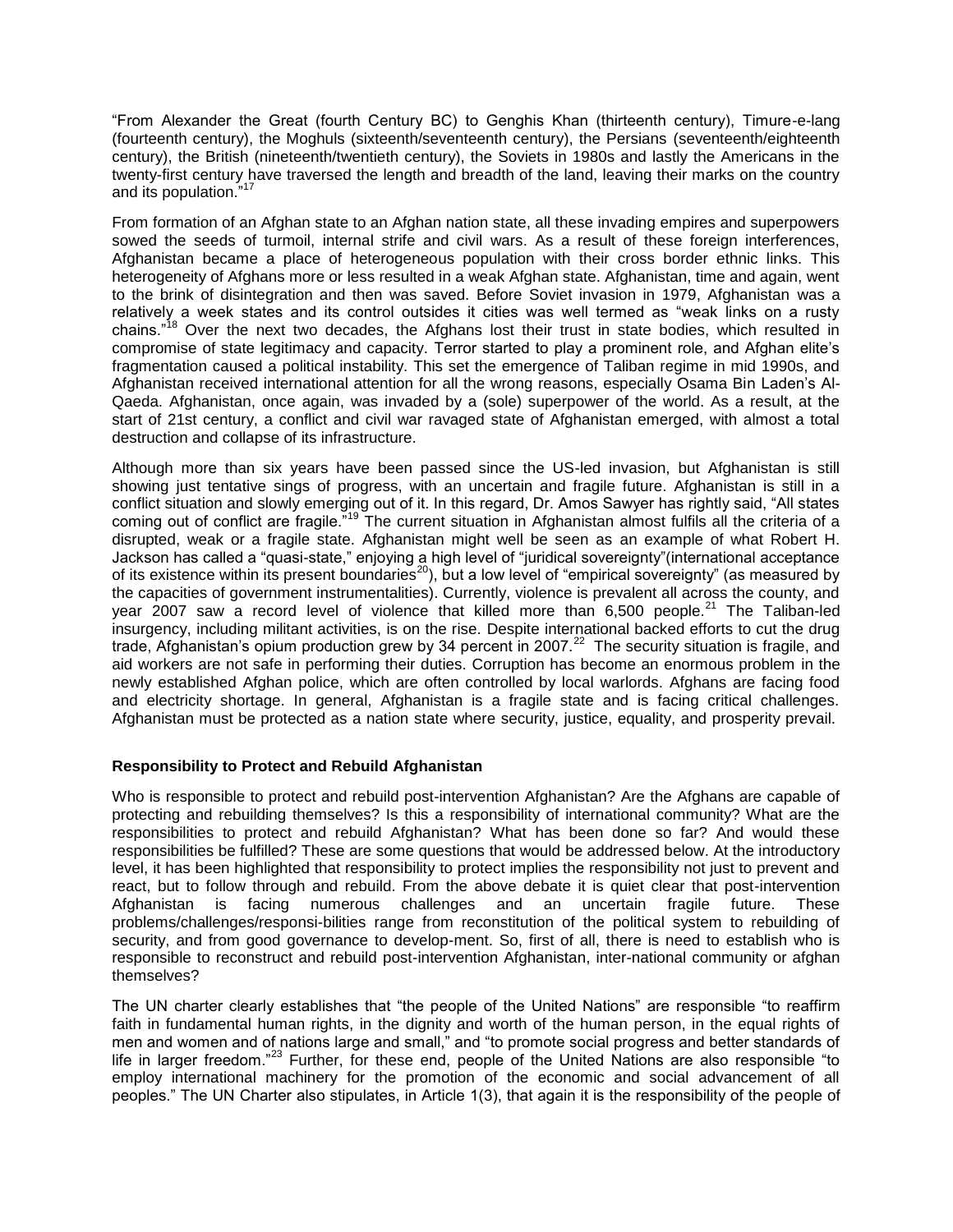the United Nations "to achieve international co-operation in solving international problems of an economic, social, cultural, or humanitarian character, and in promoting and encouraging respect for human rights and for fundamental freedoms for all without distinction as to race, sex, language, or religion.<sup>"24</sup> So in case of Afghans, it is the responsibility of the international community to help and rebuild fragile Afghanistan for them, as long as the international community have a confidence in the UN system.

This argument is further supported by the 1948 Universal Declaration of Human Rights. According to the Article 2 of the Declaration:

―Everyone is entitled to all the rights and freedoms set forth in this Declaration, without distinction of any kind, such as race, colour, sex, language, religion, political or other opinion, national or social origin, property, birth or other status. Furthermore, no distinction shall be made on the basis of the political, jurisdictional or international status of the country or territory to which a person belongs, whether it be independent, trust, non-self-governing or under any other limitation of sovereignty."<sup>25</sup>

Again this establishes that Afghans have an equal right to flourish and prosper no matter what the legal status of the Afghanistan state may be. Generally, when we consider that the primary responsibility of the protection of its people lies with the state itself, it reflects that the particular state enjoys an equal sovereign status under the UN Charter Article 2 (1). Furthermore, that particular state is also empowered in international law to exercise exclusive and total jurisdiction within its territorial borders and fulfils the corresponding obligation of non-intervention as enshrined in the UN charter Article  $2(7)$ .<sup>26</sup> That particular state is also meant to perform a wide range of core functions for the welfare of its people, and its role in international affairs. In case of post-intervention Afghanistan, especially after the overthrow of Taliban regime, who almost controlled around 90 percent of Afghanistan, it was difficult to ascertain that Afghanistan itself can fulfil such responsibility. Even the United Nations Security Council (UNSC) did not recognise this responsibility until it passed its resolution 1378 on November 14, 2001 (almost weeks after US-led invasion on Afghanistan). The UNSC, in its resolution 1378, "reaffirmed its strong commitment to the sovereignty, independence, territorial integrity and national unity of Afghanistan." $27$  Furthermore, in this resolution, the UNSC expressed its strong support for the efforts of the Afghan people to establish a new and transitional administration leading to the formation of a government, both of which:

- Should be broad-based, multi-ethnic and fully representative of all the Afghan people and  $\bullet$ committed to peace with Afghanistan's neighbours,
- Should respect the human rights of all Afghan people, regardless of gender, ethnicity or religion,  $\bullet$
- Should respect Afghanistan's international obligations, including by cooperating fully in  $\bullet$ international efforts to combat terrorism and illicit drug trafficking within and from Afghanistan, and
- Should facilitate the urgent delivery of humanitarian assistance and the orderly return of refugees and internally displaced persons, when the situation permits.

On 6 December, 2001, the UNSC passed another resolution, 1383, and stressed that it is the "inalienable" right of the Afghan people themselves freely to determine their own political future." Furthermore, since the US-led invasion, in this resolution, for the first time the UNSC "determined to help the people of Afghanistan to bring to an end to the tragic conflicts in Afghanistan and promote national reconciliation, lasting peace, stability and respect for human rights, as well as to cooperate with the international community to put an end to the use of Afghanistan as a base for terrorism."<sup>28</sup> Through this resolution, the UNSC endorsed the Agreement on provisional arrangements in Afghanistan pending the reestablishment of permanent government institutions, signed in Bonn on 5 December, 2001 (the Bonn Agreement). After the Bonn Agreement, the UNSC in its resolution 1386 of 20 December, 2001, for the first time recognised that the responsibility for providing security and law and order throughout the country resides with the Afghans themselves.<sup>29</sup>

On 21-22 January, 2002, "The International Conference on Reconstruction Assistance to Afghanistan" also known as Tokyo Conference, was held in Tokyo and the international community made a strong commitment to reconstruction assistance to Afghanistan by making specific commitments and pledges.<sup>3</sup>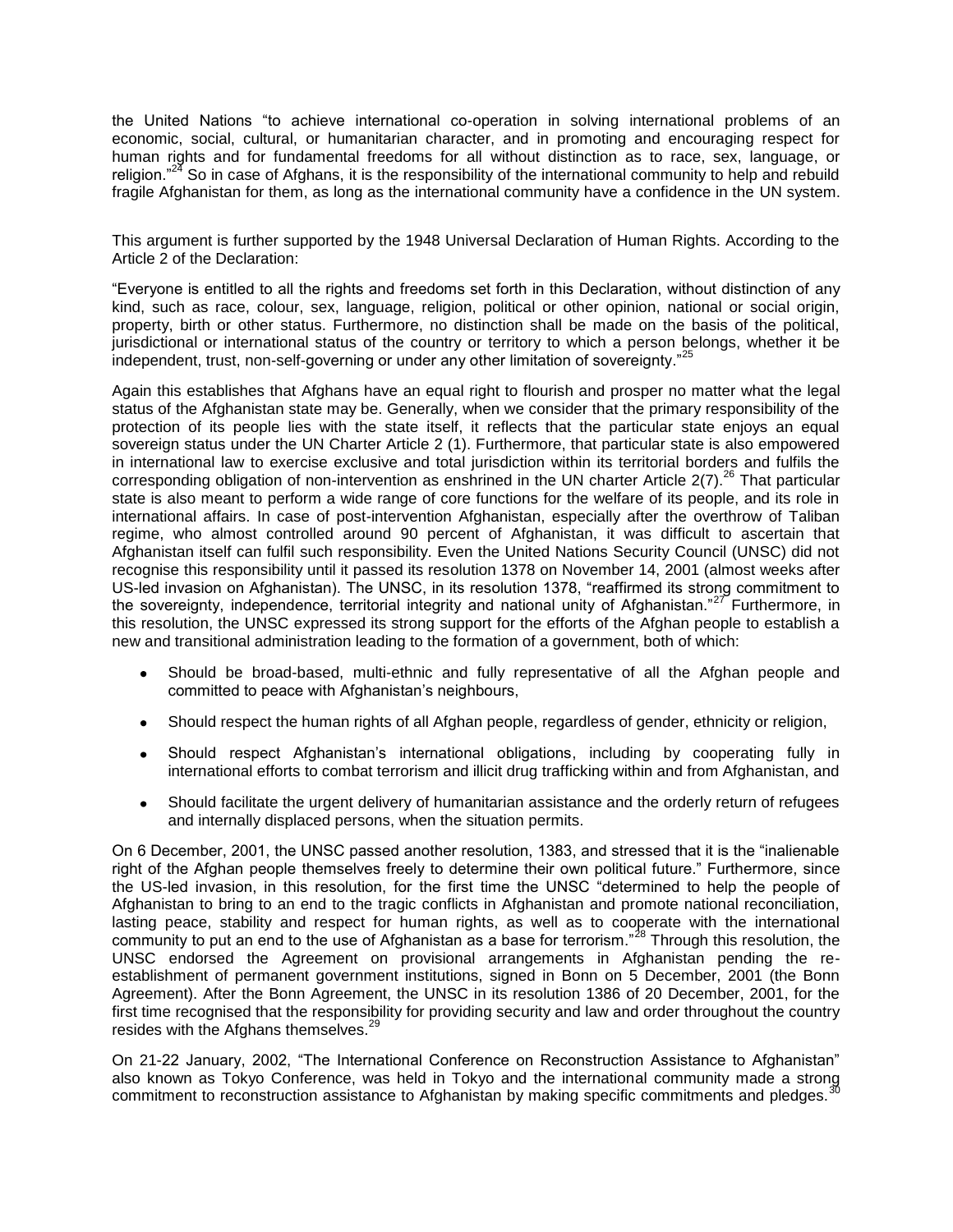There was also a recognition that the UN should continue to play a pivotal role. Again on March 31, to 1 April, 2004 representa-tives from 65 nations and international organisations met in Berlin, the Berlin Donors Conference, and pledged their financial support for the reconstruction of Afghanistan. Later on, from January 31 to February 1, 2006, the Afghan government, the UN, and the international governments met once gain in London and gave a framework for co-operation for the next five years, known as, "The Afghanistan Compact<sup>".31</sup> In the Afghanistan Compact, the international community and international organisations, once again affirmed their shared commitment and:

―Resolved to overcome the legacy of conflict in Afghanistan by setting conditions for sustainable economic growth and development; strengthening state institutions and civil society; removing remaining terrorist threats; meeting the challenge of counter-narcotics; rebuilding capacity and infrastructure; reducing poverty; and meeting basic human needs:"32

The debate has made it clear that the state has the primary responsibility to protect its people when it fulfils all the criteria of a sovereign state. The international community initially helps to establish a transitional or interim administrative set up in a post-intervention situation, and then its helps that setup in reconstruction, rehabilitation and reintegration by calling in relevant procedures, concerned international and regional organisations, and bilateral and multilateral donors. So in a way, both the newly established Afghan government and the international community are responsible to rebuild a totally devastated Afghanistan, because Afghans themselves, at the moment, are not capable enough to perform this task on their own.

## **Responsibilities/Challenges to Protect and Rebuild Afghanistan**

Now there is a need to understand the tasks or responsibilities to protect and rebuild post-intervention Afghanistan. And what has been done so far in this regard? The following section will briefly analyse some major and critical challenges/responsibilities in Afghanistan vis-à-vis the role of international community and the Afghan state itself, leading up to their current situation. Alongside this debate, an analytical attempt would also be made to asses the success or failure of these challenges/responsibilities.

## *Political Transition*

After the overthrow of Taliban regime, what lies ahead for the international community was the responsibility to end the tragic conflict in Afghanistan and promote national reconciliation, lasting peace, stability and respect for human rights in the country. Afghanistan was faced with the problem of local capacity for self-governance which created a need for new political arrangements. The first and foremost responsibility was the establishment of interim arrangements as a first step toward the establishment of a broad-based, gender-sensitive, multi-ethnic, and fully representative government. On 5 December, 2001, a UN-sponsored agreement, "Agreement on Provisional Arrangements in Afghanistan Pending the Re-Establishment of Permanent Government Institutions", also know as Bonn Agreement, was signed by a non-Taliban political actors.<sup>33</sup> The Bonn Agreement was endorsed by the UNSC resolution 1383. The Bonn Agreement laid down a phased process of political transformation of Afghanistan. This agreement includes:

- Establishment of emergency interim arrangements with a broad representation of all the segments of the Afghan Population.
- Establishment of Special Independent Commission for the Convening of the Emergency Loya Jirga.
- Establishment of a Supreme Court of Afghanistan.
- The Emergency Loya Jirga shall decide on a Transitional Authority, including a broad-based transitional administration.
- Election of a fully representative government through free and fair elections.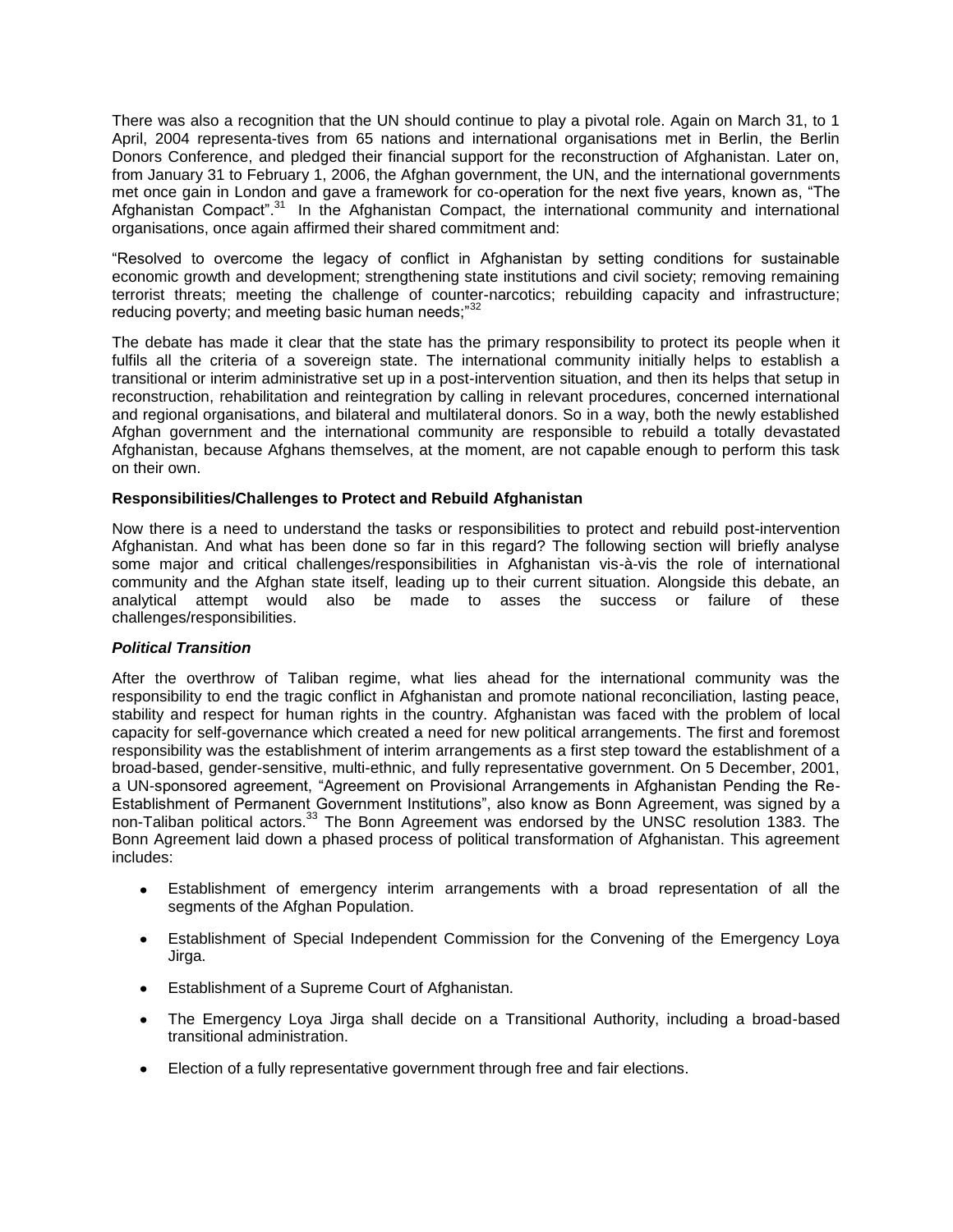- Convening a Constitutional Loya Jirga to adopt a new constitution for Afghanistan, and with the assistance of the UN establishment of a Constitutional Commission.
- Provisions were also made for security, financial matters and for an independent Civil Service Commission and independent Human Rights Commission.

The Bonn Agreement initially established an Afghanistan Interim Authority (AIA), and on 22 December, 2001, Hamid Karzai became the chairman of the interim power sharing government. On June 2002, the Emergency Loya Jirga held its first meeting and elected Hamid Karzai as a President of Afghanistan Transitional Authority (ATA). President-elect Karzai named three vice-presidents and 14 ministers. Karzai announced that education, reconstruction, and security were among the government's key priorities and thanked individual and local and international participants for their support. $34$  Later in that year, respectively on 6 July, and on 5 September, Karzai's Vice-President Haji Abdul Qadir was assassinated in Kabul, and Karzai himself survived an assassination attempt in his home town Kandahar. In the meantime, in November 2002, the Constitutional Drafting Commission inaugurated, which started drafting a constitution to make Afghanistan a functional, stable and secure state.

Between 14 December, 2003 and 4 January, 2004, the Constitutional Loya Jirga, after a fierce debate, adopted the new constitution of Afghanistan, which was later ratified by President Karzai on 26 January, 2004.<sup>35</sup> The constitution provides that the Islamic Republic of Afghanistan is an independent, unitary, and indivisible state. Article 3 stipulates that "no law shall contravene the tenets and provisions of the holy religion of Islam in Afghanistan.‖ It further stipulates that fundamental rights and duties of a state ranging from the implementing the provisions of this constitution and other laws, to defending independence, national sovereignty, territorial integrity and attaining the security and defence capability of the country.<sup>36</sup> The Constitution undertakes that it is the responsibility of the state to make Afghanistan a progressive society based on social justice, preservation of human dignity, protection of human rights, realisation of democracy, attainment of national unity as well as equality between all peoples and tribes and balance development of all areas of the country.<sup>3</sup>

The Constitution of Afghanistan 2004 also provides provision for the respect and observance of the UN charter, interstate agreements, and to treaties to which Afghanistan has joined and Universal Deceleration of Human Rights.<sup>38</sup> Furthermore, the constitution provides provision for a strong presidential system (Article 60) with its term (Article 61), powers (Article 64), role, limitations etc. It also provides provision for Afghan National Assembly, Supreme Court, and on the procedures and functioning of other different organs of the state.

After the constitution making exercise, the next task in Afghanistan's political transition was the election process for a fully representative government. On October 9, 2004 President Karazi won the presidential elections with a 55.4 percent votes, from a turnout of 69.2 percent. Later on, in September 2005, after 30 years, the first parliamentary (Walesi Jirga) elections were held. Finally, on December 2005 the new parliament held its inaugural session. It was a messy outcome. According to a detailed study, carried out by Andrew Wilder in 2005, the Walesi Jirga was highly fragmented on other lines. "He calculated that the 249 members comprise 81 who are 'pro-government,'84 who are 'pro-opposition,' and 84 who are nonaligned."<sup>39</sup>

In this political transformation process, international community and organisations played a key role (subsequent role of international community and different organisations will be discussed in the next sections). The United Nations Assistance Mission in Afghanistan (UNAMA) provided necessary support for Bonn Agreement, Emergency Loya Jirga, presidential and parliamentary elections of 2004 and 2005, and civil and consultation efforts in Afghanistan's constitution making process. However, UNAMA was also criticised for its role for supporting a rushed constitution and secrecy in this process.

As far as the overall political transformation in the post-Taliban regime was concerned, the Bonn Agreement raised the questions of legitimacy for new interim administration and transitional administration. The Agreement was unable to produce an instant legitimacy for the new administration due to its narrow political base. At that time, the Bonn participants, and the UN more generally, realised that this Bonn model will only work if the interim and then the transitional administrations could be seen to making concrete difference in the lives of ordinary people. But this lay beyond the capacity of the Bonn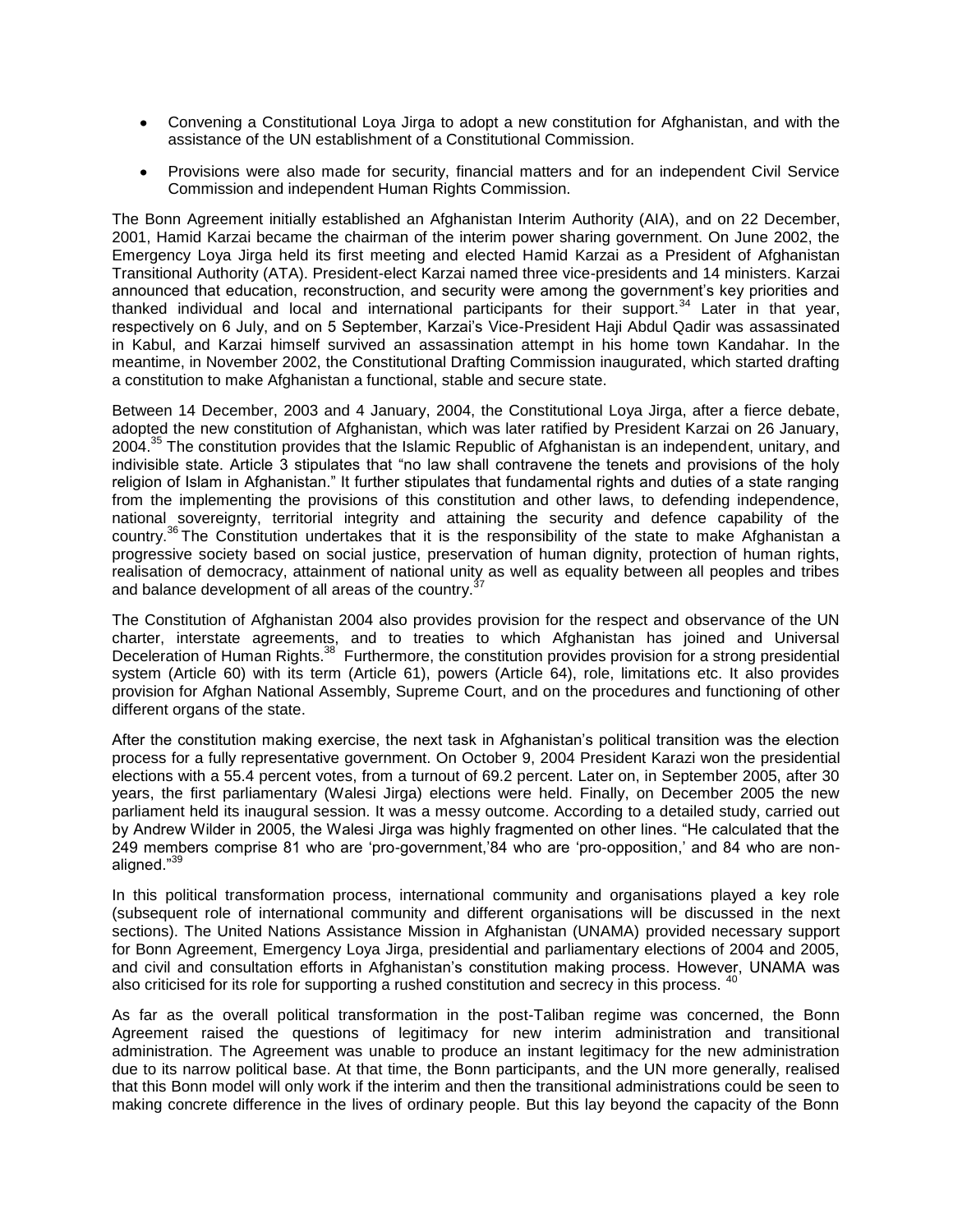Agreement to ordain by decree.<sup>41</sup> This process was complicated because wide range of actors was involved in power sharing process. The attainment of a strong political base was highly uncertain because a large section of the population, particularly ethnic Pashtuns, and powerful regional leaders (warlords), feel sidelined by the post-Taliban order. $42$ 

Although the international community declared Loya Jirga a success, but it was accompanied by violence, intimidation, and harassments of delegates, which resulted in prominent warlords holding key seats during interim and transitional administrations. President Karzai is now faced with a difficult task to run an efficient office due to his ineffective associates because too much power was in the hands of the individuals. To pacify trouble making warlords, Karzai rewarded them with key posts in Kabul, where they followed the policy of rivalries and competition.<sup>43</sup> Key administrative officials are less experienced which is not helpful in building state institutions. Thus, despite identifying what the state should do, these political elites are busy in grabbing good positions. As a result, the political transformation of Afghanistan is filled with proliferation of ministers. Furthermore, on the administrative front, there is a considerable uncertainty on the exact boundaries of provinces and districts. Since the appointment of the provincial governors was based on political grounds, they captured both the strategic decision making and fiscal resources.

William Maley argues that Afghanistan never had a federal system. However, some have equated "federalism" with "warlord power." He further argues:

"A strong presidential system has aggravated the ethnic tension, because it permits only one winner and many losers. President Karzai's non-confrontational policy may have hidden this problem for a moment, but it is lying just below the surface in Afghanistan's new political framework, like a bomb waiting to explode. Ultimately what the Loya Jirga produced was not a constitution for all times, but a constitution for Karzai."<sup>44</sup>

There are divisions on the ideological lines in the constitution making process some favoured an Islamic state while others were in favour of a public law. Kabul is very slowly expanding its influence in different parts of country. No civil society framework exists in Afghanistan. Although an Afghan Civil Society Forum was created with the support of Swiss Peace Foundation and later on the National Solidarity programme was launched, but the civil society still lacks the trust in state institutions. Despite some improvements, the Afghan state is again going into the hands of traditional warlords. It is difficult to disrupt the warlord oriented relationship because central government is responsive to international community not to its society. As a result, Afghanistan is becoming a country which is protecting the strong ones and neglecting the weak ones. While on the other side, the warlords are connected to foreign interests and backing.

## *Security Building*

Listing of critical challenges being faced by Afghanistan does not mean that these issues carry less or more importance. They are interlinked with each other, and meeting all these challenges altogether can create a lasting peace. So in this context building and maintenance of security is equally important. Maintaining a cessation of all violent conflicts is the foundation for a peaceful transition to the creation of a new government, economic development and social reconstruction.<sup>45</sup> Particularly in Afghanistan due to decades of military interventions, civil wars, violence, and lawlessness, Afghan people have lost their trust in state and in its institutions. However, their confidence and trust in state can be restored again if adequate security measures are provided to them. The term security generally refers to "freedom from harm" and there are many types of it such as economic security, social security, human security. In reference to Afghanistan, security building ranges from physical security to security sector reforms. So without the prospects of security, there is no hope; without hope there is no commitment to a common future.<sup>46</sup>

On 14 November, 2001, the UNSC, in its resolution 1378, asked the member states to support and ensure the safety and security of areas of Afghanistan no longer under Taliban control, and in particular to ensure respect for Kabul as the capital for all the Afghan people, and especially to protect civilians, transitional authorities, United Nations and associated personnel, as well as personnel of humanitarian organisations.<sup>47</sup> Later on, according to the 5 December, 2001 Bonn Agreement: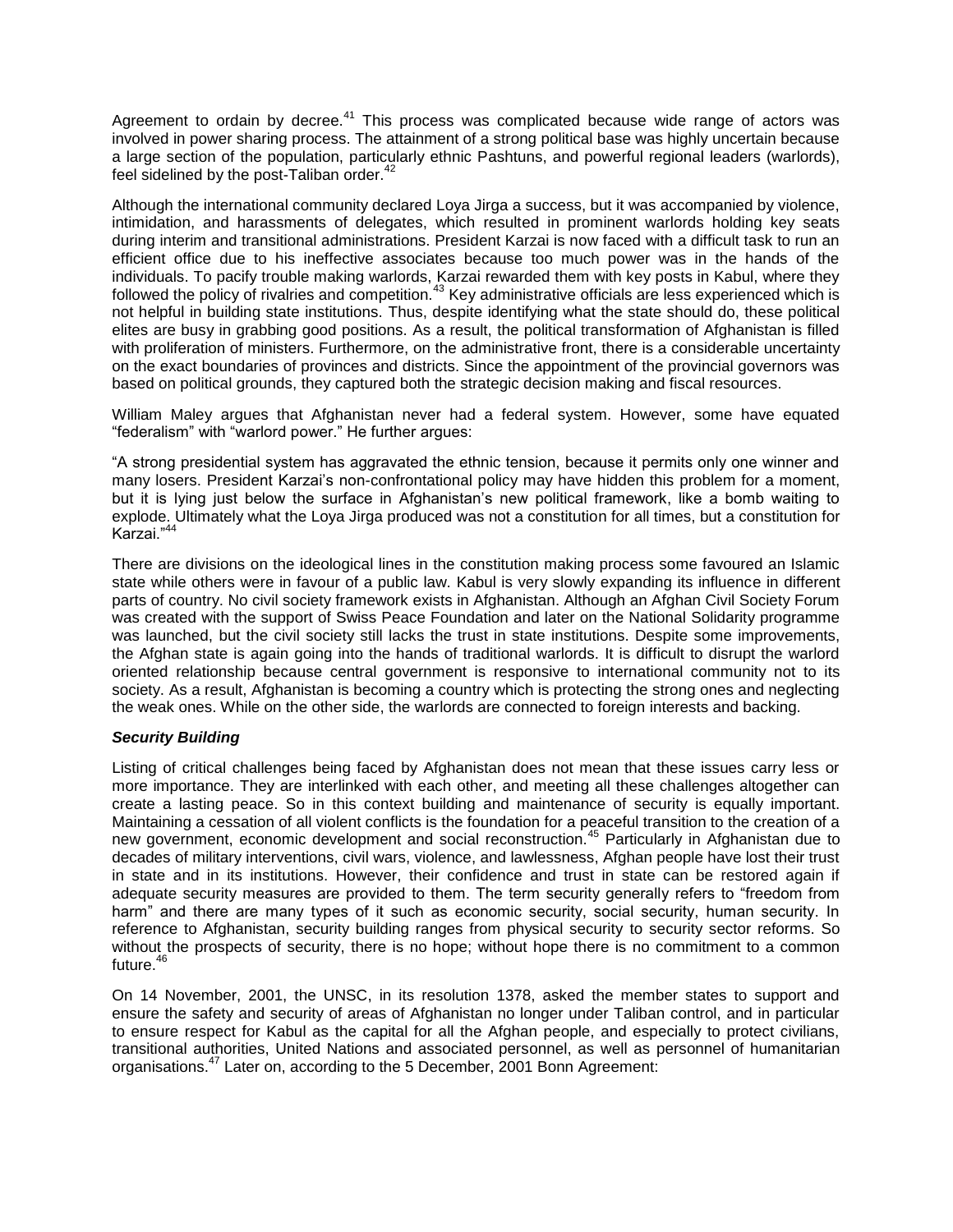―The participants in the UN Talks on Afghanistan recognise that the responsibility for providing security and law and order throughout the country resides with the Afghans themselves. To this end, they pledge their commitment to do all within their means and influence to ensure such security, including for all United Nations and other personnel of international governmental and non-governmental organisations deployed in Afghanistan."<sup>48</sup>

On 20 December, 2001 the UNSC, in its resolution 1386, not only reiterated its endorsement for the Bonn Agreement, but also authorised the establishment of International Security Assistance Force (ISAF) under Chapter VII of the UN Charter for a period of six months. The initial mandate of the ISAF was to assist AIA for the maintenance of security in Kabul and its surrounding areas. On 23 May, 2002, the UNSC, in its Resolution 1413, extended the mandate of the ISAF for another 6six months beyond 20 June, 2002.<sup>49</sup> On 27 November, 2002, the UNSC, in its resolution 1444, once again extended the mandate of the ISAF to assist ATA for another year, beyond 20 December, 2002.<sup>50</sup>

In the meantime, according to a letter dated 2 October, 2003, from the Secretary-General of the North Atlantic Treaty Organisation (NATO), Lord Robertson of Port Ellen, to the UN Secretary General, conveyed to the Council in document S/2003/970 that NATO had assumed strategic command, control and coordination of the ISAF on 11 August, 2003. Annexed to the letter was NATO's longer-term strategy for its ISAF role in Afghanistan, and a letter of October 6, in which the NATO Secretary-General informed the Secretary-General of the UN that the North Atlantic Council had approved a set of preliminary decisions related to a possible expansion of NATO's ISAF mission.<sup>51</sup> Furthermore, on 10 October, 2003, the Minister of Foreign Affairs of Afghanistan wrote a letter to the UNSG (document S/2003/986), in which the Afghan government requested the Council to consider expanding the mandate of ISAF in Afghanistan, in full coordination with the Afghan authorities in Kabul.<sup>5</sup>

NATO command over ISAF again brought the question of its legitimacy, because NATO is a defence organisation which operates in the specific region of membership.<sup>53</sup> Even on 13 October, 2003, the UNSC, in its resolution 1510, expanded the role of ISAF in Afghanistan outside of Kabul and its environs, for a period of 12 months, but did not authorise NATO to assume command of ISAF. However, the resolution 1510 called on the ISAF to work in "close consultation" with the ATA and its successors, the Special Representative of the Secretary-General as well as with the Operation Enduring Freedom Coalition.<sup>54</sup> Later on, the UNSC, in its resolutions 1563, 1623, 1707, and more recently in resolution 1776, extended the mandate of the ISAF for a period of 12 months beyond 13 October, 2007.<sup>55</sup> On 5 October, 2006, in another landmark step for NATO, NATO-ISAF took command of the international military forces in eastern Afghanistan from the US-led Coalition.

There are 39 nations which are contributing their troops for the ISAF which includes 26 NATO member and 13 non-NATO countries.<sup>56</sup> Currently, some 41,700 troops (including National Support Elements) are providing support to the Afghan authorities throughout the country, with the aim of boosting efforts to provide reconstruction and development. The main mission of ISAF is to "conduct military operations in the assigned area of operations to assist the Government of Afghanistan in the establishment and maintenance of a safe and secure environment with full engagement of Afghan National Security Forces, in order to extend government authority and influence, thereby facilitating Afghanistan's reconstruction and contributing to regional stability.<sup>"57</sup> ISAF is conducting stability and security operations, assisting in the development of Afghan National Security Forces (ANSF), including Afghan National Army (ANA) and Afghan National Police (ANP), reconstruction of infrastructure, supporting the Afghan government to Disarm Illegally Armed Groups (DIAG), supporting Afghan government and internationally-sanctioned counter-narcotics efforts, and supporting humanitarian assistance operations.<sup>58</sup>

Currently, there are 25 Provincial Reconstruction Teams (PRTs) operating throughout the country. The main objective of these PRTs is to support Afghan Government to improve security environment, to facilitate reconstruction efforts, to assist security sector reforms, to develop a secure environment for a secure development, to demonstrate international community's commitment, and many more.<sup>59</sup> However, there is no standard model of PRTs. Since these PRTs are operating under different commands so they are following their own agenda and their national interests for example the US teams are implementing ―quick impact‖ development projects, and the New Zealand team is much more focused on stabilising the area, which have worked very effectively with the local community. The British-led PRT in the northern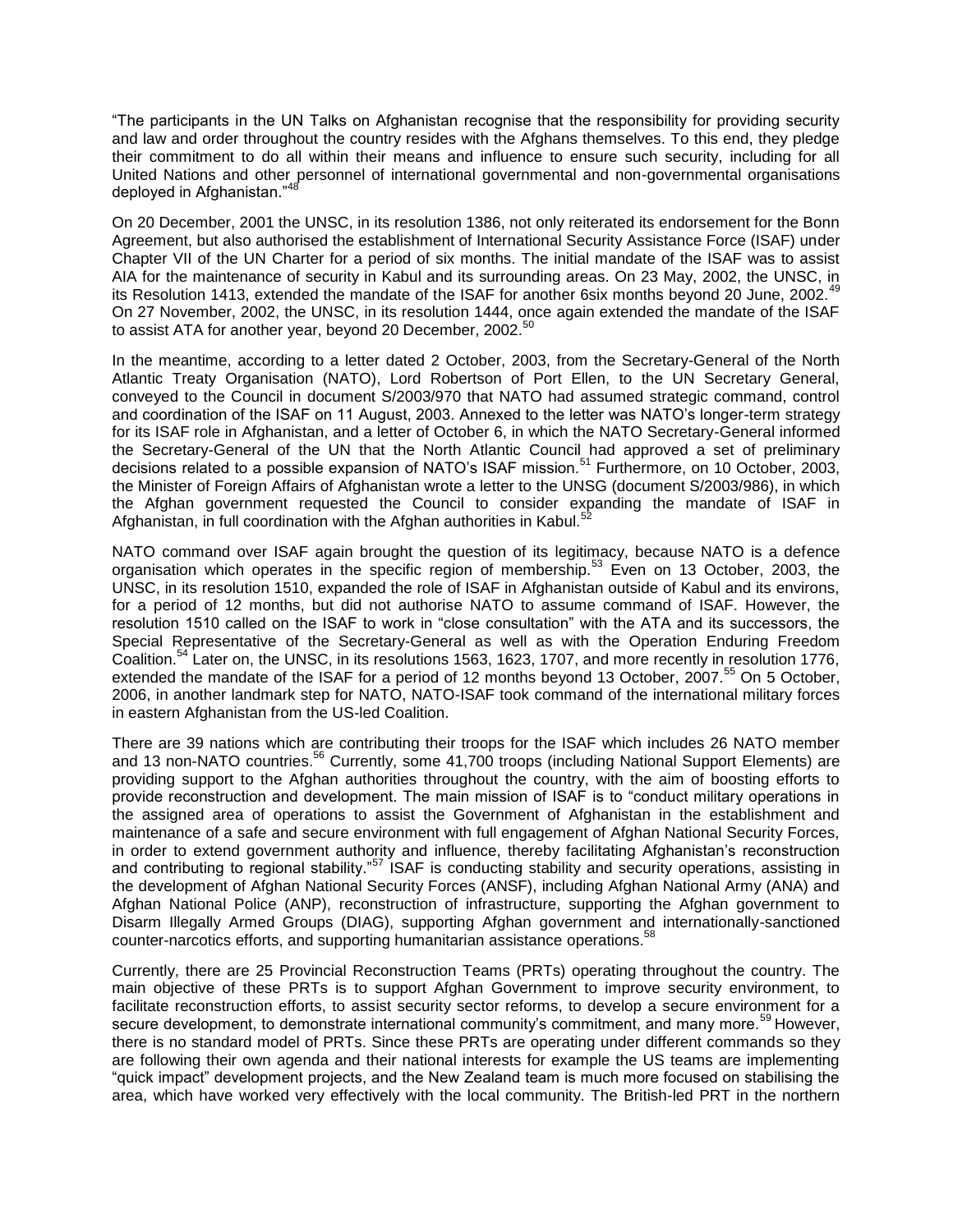city of Mazar-e-Shrif is cited as a model of effectiveness. Most of these PRTs operating without the consent of locals, and are accused of spending unequal amount which is not harmonising development in Afghanistan, e.g. the US has more money to spend than PRTs from countries like Lithuania.<sup>6</sup>

Furthermore, building an ethnically diverse Afghan National Army (ANA) was a complex and challenging task. In the Bonn Agreement the participants requested the assistance of the international community in helping the new Afghan authorities in the establishment and training of new Afghan security and armed forces. When Hamid Karzai became the President of the Afghanistan, he banned the private militia and set a goal of an army of 70,000 by year 2009. $^{61}$  The US has been the lead country in the construction of ANA and has provided most of the funding for ANA. A French Army advisory team oversees the training of officers. The United Kingdom also conducts initial infantry officer training. The Canadian Forces Land Force Command supervises the Combined Training Exercise portion of initial military training.<sup>62</sup>

As of December 2007 the ANA stands around 57,000.<sup>63</sup> The pay structure of ANA is very less; a brigadier general makes \$580 a month, a major \$330, a second lieutenant \$210. However, according to Afghan Defence Ministry spokesman, Zahir Azimi, "We think we need a 200,000 (strong) Afghan National Army which is in the interest of both Afghanistan and the international community.<sup> $n^{64}$ </sup> He was right that maintaining an army of 200,000 personnel would cost less then the cost on maintaining foreign troops in Afghanistan. However, desertion and recruitment difficulties are recurring problems for the Afghan Army, and a future role of ANA is still posing a question especially in terms of their ethnic loyalty. Furthermore, a country cannot sustain an army on foreign resources.

While on the other hand, establishing and reforming Afghan National Police (ANP) was another major challenge in building a safe and secure Afghanistan. The US took the lead with the partnership of Germany (from 2002 -2007 contributing \$80 million) to train the Afghan National Police. Germany and the US have provided basic training courses at a central training facility in Kabul and seven Regional Training Centres in other provinces. Up till 2006, more than 57,000 members of the National Police, Highway Police, and Border Police have completed basic training programmes at US facilities. Over 12,000 have also completed more advanced training courses in specialised areas such as firearms, crowd control, investigative techniques, and domestic violence.<sup>65</sup>

Currently there are 25 countries and several international organisations which are supporting the police sector reforms in Afghanistan. The main police coordination bodies are the Interagency Police Coordinated Action Group (IPCAG) and the recently established International Police Coordination Board (IPCB). The UNDP-managed Law and Order Trust Fund for Afghanistan (LOTFA) hold the primary responsibility for coordinating support for police salaries. The European Commission (EC) has been the single largest donor of police salaries, contributing nearly half of the \$330 million channelled by donors through LOTFA between 2002 and 2006.<sup>66</sup> As of December 2007, ANP has a total strength of 75,000 policemen out of a total goal of 82,000.  $^{67}$  The ANP mainly includes, Afghan Uniformed Police (AUP); Afghan Border Police (ABP); Afghan National Civil Order Police (ANCOP); Counter Narcotics Police of Afghanistan (CNPA); and Afghan National Auxiliary Police (ANAP).<sup>68</sup> However, a highly politicised ANP, without sufficient pay, lack of serviceable equipments, and their ethnic loyalties are creating a hurdle in security reforms. According to Andrew Wilder:

―Despite some notable achievements, the overall result of police reform efforts during the past five years has been disappointing, and many Afghans still perceive the ANP to be part of the security problem rather than part of the solution. If the key issues that undermined past reform efforts are not addressed, the major increases in human and financial resources directed towards reforming the ANP are likely to be wasted."<sup>69</sup>

Disarmament Demobilisation and Reintegration (DDR) of combatants is a central element of a peace process in Afghanistan. According to Maley, "Security is difficult to achieve in a country bristling with arms."<sup>70</sup> In Afghanistan, the United Nations Development Programme (UNDP) mainly with the financial support of Government of Japan and other courtiers, initiated a project "The Afghanistan's New Beginnings Programme" (ANBP) in April 2003. The DDR was successfully completed in June 30, 2006 within a total cost of \$141 million. As of July 2006, the DDR supported the disarmament of 63,380 former officers and soldiers of the Afghan Military Forces (AMF) as well as the decommissioning of 259 AMF units. 55,804 ex-combatants chose one of the reintegration options, which further benefited 53,415 of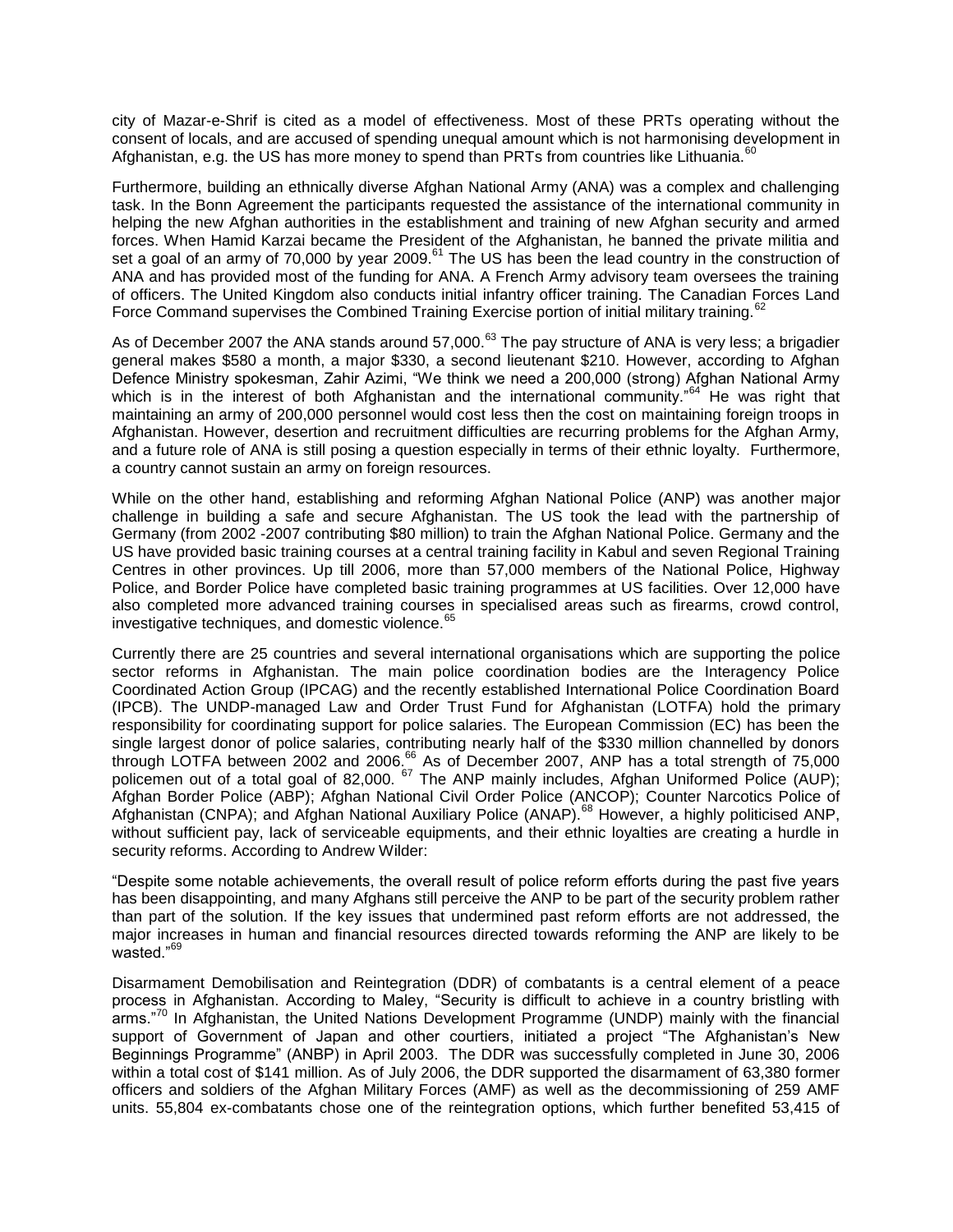them, leaving aside 2,759 drop-outs.<sup>71</sup> Currently, the ANBP is involved in two security related projects: the Anti Personnel Mines & Ammunition Stockpile Destruction Project and the Disbandment of Illegal Armed Groups (DIAG).<sup>72</sup> According to the UNDP press release, as of April 14, 2007, 481,226 pieces of anti-personnel land mines, 12920 pieces of anti-tank mines, and 13602 pieces of ammunition has been destroyed under the ANBP.<sup>73</sup> As far as DIAG is concerned, it was estimated that there could be up to 120,000 persons, operating in over 1,800 illegal groups, which could fall into this category. So far under the DIAG process in the national assembly and provincial assembly or the NAPEC process, 124 candidates handed over 4,857 weapons. 34 candidates were disqualified, while others withdrew their candidature. As of July 29, 2007, 31,484 weapons as well as 27,892 pieces of boxed and 293,949 pieces of unboxed ammunition have been handed over to and verified by ANBP collection teams in Afghanistan.<sup>74</sup>

However, despite all these efforts in Afghan security sector, if we look at the year 2007 alone, it presents a horrifying picture of the Afghan security situation. According to western and afghan sources, the year 2007 was termed as the worst year of violence in Afghanistan. In this year, more than 6500 people were killed, which includes 110 US troops, 41 British troops, Canada lost 30, while other nations lost 40 troops.<sup>75</sup> More than 920 Afghan policemen died in Taliban ambushes in 2007. On September 29, a powerful suicide bomb attack on a bus in the Afghan capital, Kabul, killed 30 Afghan soldiers. On November 6, 2007, a suicide bomber struck a sugar factory in Baghlan province during a visit by parliamentarians, killing at least 70 people, including six MPs and many schoolchildren.<sup>76</sup> More recently, on January 15, 2008, a bomb explosion in Serena Hotel Kabul killed at least six people. Almost on a day to day basis, the international media is full of news of violence, bomb explosions and other security related incidents in Afghanistan. It seems that Afghanistan is once again becoming a part of problem for another intervention. According to a recent statement of the UN Secretary General Bin-Ki-moon, "Yet this progress is in jeopardy. Once again, the opportunists are on the rise, seeking anew to make Afghanistan a lawless place – a locus of instability, terrorism and drug trafficking."

Despite the above mentioned efforts, Afghan state still lacks basic infrastructure to control violence. It has very limited monopoly on the legitimate tools to use force. Warlords have a sufficient control over the means of violence. Bomb explosions, killing of civilians, ethnic minorities, and returning refugees is common. Widespread violence is also agonising general Afghan population. Revival or regrouping of Taliban forces is resulting in violence, attacks on aid workers, and bomb explosions. Warlords are also showing a strong reaction in terms of violence against the strength of Kabul. Warlords are fighting for dominance over each other. Small and less known ethnic armed groups are increasing their violent activities and more often they do it for money. Threats posed by criminals are on the rise on a day to day basis. Armed groups associated with anti-Taliban forces are strengthening. Western private security agencies operating in Afghanistan are not well regulated under the international law. Foreign security structures have their own influence on Afghan security sector reforms which tend to neglect the situation on ground. Overall, the security sector reform is a complex process and in the present context without a long-term vision it cannot sustain. The benchmarks and timeline set out in the 2006 Afghanistan Compact seem unachievable by 2010 with reference to affective, professional and balanced ANA, ANP, other security related agencies. International community will have to play a futuristic role to achieve the goal of a stable and secure Afghanistan.

## *Social and Economic Reconstruction*

After decades of conflicts, civil wars and violence, reigniting economic development of a disrupted economy and transforming an ethnically fragment society into a nation is a difficult and long-term challenge. Afghanistan is still a poor and fragile country, facing numerous challenges even after six years of the fall of Taliban regime. In social and economic reconstruction, some of the major challenges include, disrupted economy, poverty, destruction of physical infrastructure, lack of human capital, millions of displaced people, worst health and education system, illicit drug economy, non-functioning state institutions, fragmented society, gender equality, and many more.

Initially, in the Bonn Agreement, the participants urged the UN, the international community, particularly donor countries and multilateral institutions, to reaffirm, strengthen and implement their commitment to assist with the rehabilitation, recovery and reconstruction of Afghanistan. The international community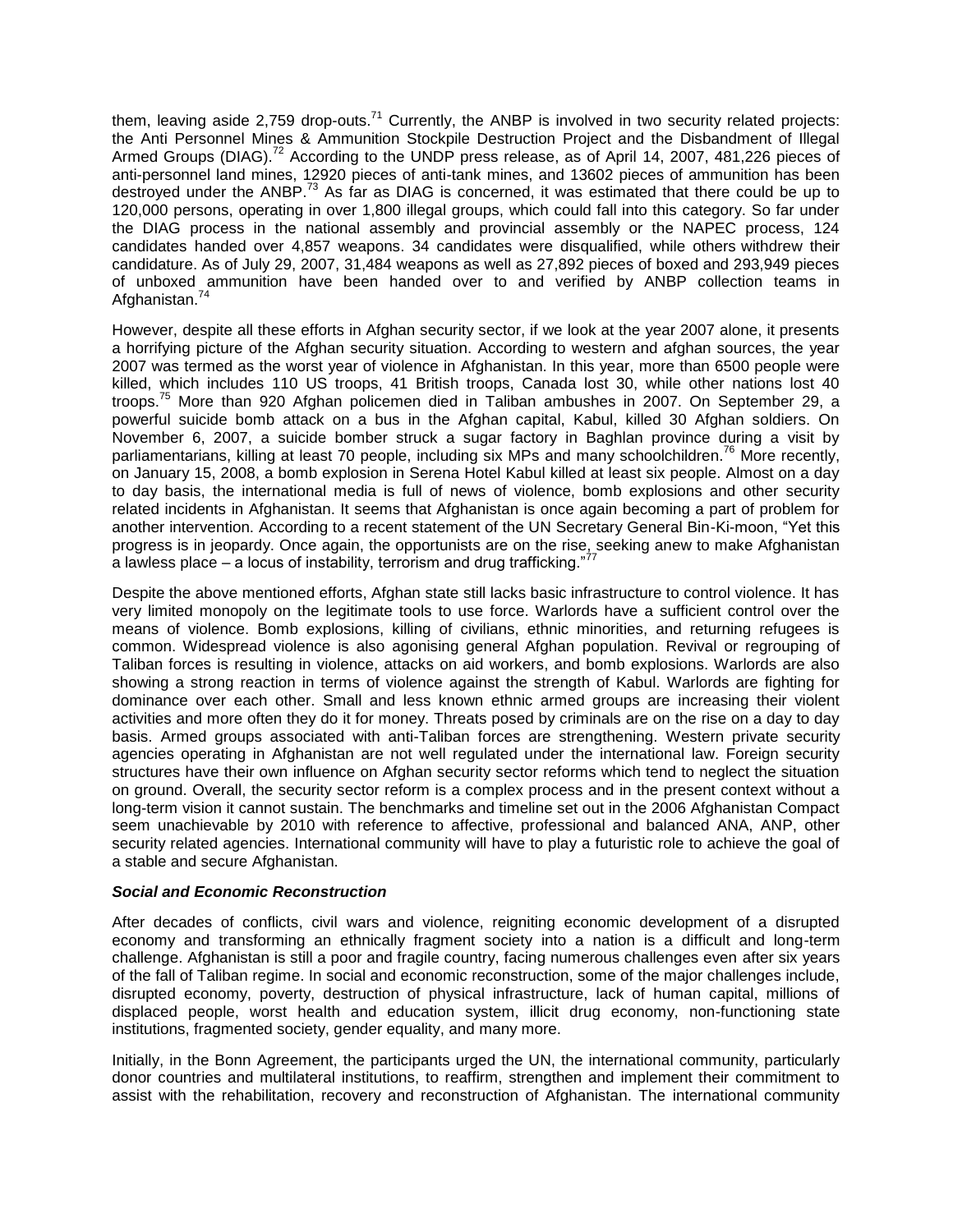took their shared responsibility for the reconstruction of Afghanistan and their efforts are still going on. Following is a brief analysis, made by Afghanistan along with the help of international community, of the current situation on the ground.

Shortly after the fall of Taliban regime in 2001, to meet the reconstruction challenges, an Afghanistan Reconstruction Steering Group (ARSG) was formed in November 2001 in Washington and on 19 December, 2001, under the leadership of Special Representative of UN Secretary General, Lakhdar Brahimi, and within the framework of UNAMA the UNDP established an Afghan Interim Authority Fund (AIAF) to cover operational cost of AIA.<sup>78</sup> The ARSG held its first conference on 20-21 December, 2001, in Brussels, where international community, non-governmental organisations (NGOs) and donor organisations agreed on a quick impact project of nominal worth of \$ 582 million for the coming 30 months.<sup>79</sup> The conference identified following sectors: getting people back to school, energy production, healthcare, rural development, repairing the water distribution systems, irrigation, setting up the civil administrations, and the fight against drugs. The following areas were identified as priority areas: mine clearance, integrated community development, urban housing programmes, training programmes for men and women on human rights and equal opportunities issues, and rebuilding roads.<sup>80</sup> Following the conference, on the request of donors' governments, the UNDP, the World Bank, and the Asian Development Bank prepared a preliminary need assessment for recovery and reconstruction in Afghanistan and estimated that \$1.7 billion for the first year, \$10.2 over the first five years and overall \$14.6 billion over the first 10 years are required.<sup>81</sup>

On 21-22 January, 2002, the International Conference on Reconstruction Assistance to Afghanistan was held in Tokyo. The Tokyo Conference was co-chaired by Japan, US, EU, and the Kingdom of Saudi Arabia. Over all 61 countries and 21 various international organisations along with the Chairman of the AIA, Hamid Karzai, attended this conference.<sup>82</sup> The Tokyo Conference demonstrated a strong commitment of the international community to reconstruction of Afghanistan by making specific commitments and pledges. The Conference announced a pledge and contribution of over \$1.8 billion for the year 2002 and in terms of multiyear pledges and commitment a cumulative of more than \$4.5 billion was announced. The AIA identified following key priority areas for Afghanistan reconstruction:<sup>83</sup>

- $\bullet$ Enhancement of administrative capacity, with emphasis on the payment of salaries and the establishment of the government administration;
- Education, especially for girls;  $\bullet$
- Health and sanitation;
- Infrastructure, in particular, roads, electricity and telecommunications;
- Reconstruction of the economic system, in particular, the currency system;  $\bullet$
- Agriculture and rural development, including food security, water management and revitalising the  $\bullet$ irrigation system.

On April 10-11, 2002, the first Implementation Group (IG) meeting was held in Kabul under the AIA which was tasked to translate the commitments made in the Tokyo Conference. The IG meeting endorsed an operating budget for the AIA, drafted a National Development Framework, and emphasised the establishment of a practical aid mechanism between donors and the Government of Afghanistan.<sup>84</sup> It was agreed that the Afghan Assistance Coordination Authority (AACA) will call regular coordination meetings, which will include representatives from the government as well as donor agencies, the international financial institutions, the UN and NGOs. Later in May 2002, a multilateral Afghanistan Reconstruction Trust Fund (ARTF) was established which was jointly prepared and managed by the World Bank, the Asian Development Bank, the Islamic Development Bank and UNDP, and administered by the World Bank. Budgetary support for the Transitional Administration under AIAF was then transferred to ARTF.

In March 2004, the Afghan President, Hamid Karzai endorsed the UN Millennium Development Goals (MDGs), but due to lack of data of its lost decades and the lack of available information, Afghanistan has defined its MDGs contribution as targets for 2020 from a baseline of 2003. In April 2004, another significant development was the Berlin Donors Conference, and 65 nations and international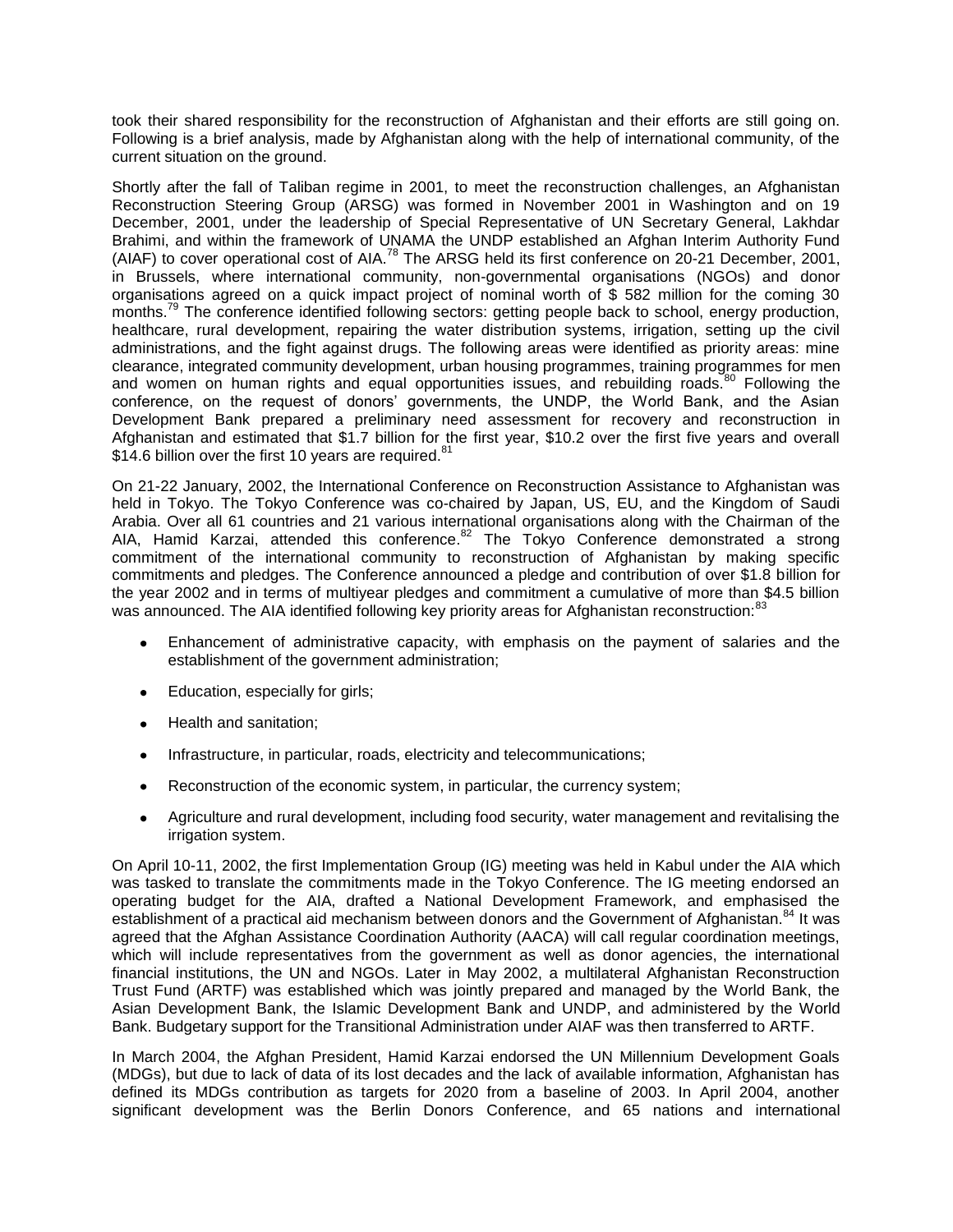organisations once again pledged their support for the reconstruction of Afghanistan. Afghanistan received more than \$8 billion in pledges for the next three years, exceeding the Government's target of \$4.4 billion for their current fiscal year.<sup>85</sup> This pledge was made to support:

- Elections in September 2004; a pledge of \$66 million was made to register an estimated 10 million eligible voters and conduct presidential and parliamentary elections.
- Economic growth; for the growth of legitimate afghan economy the legitimate Afghan economy a commitment of additional US and Japanese assistance was made to accelerate road construction, linking villagers and businesses to regional cities and markets for goods. The Asian Development Bank offered Afghanistan \$1 billion in grants and concessional loans for 2005-2008.
- Health care; the US Agency for International Development's programme to refurbish 150 existing clinics and construct 228 new clinics will expand essential health services to at least 12 million Afghans, including expectant mothers and newborns.
- Security Sector Reforms.

Later on, the outcome of 2006 London Conference in terms of the Afghanistan Compact was another significant development with a renewed commitment of the international community to rebuild a safe and secure Afghanistan.<sup>86</sup> The Afghanistan Compact in line with "Afghanistan's Millennium Development Goals Report 2005: Vision 2020", gave a five-year framework and identified three priority areas of activity:

- Security;
- Governance, Rule of Law and Human Rights; and
- Economic and Social Development.

This Compact also established different wide ranging benchmarks and set time lines to achieve them.<sup>87</sup> The Afghanistan Compact also identified core principles of co-operation between the international community and the Afghanistan government which if implemented with a true spirit can really help in building a stable, safe and secure Afghanistan.<sup>88</sup>

- Respect the pluralistic culture, values and history of Afghanistan, based on Islam;
- Work on the basis of partnership between the Afghan Government, with its sovereign responsibilities, and the international community, with a central and impartial coordinating role for the United Nations;
- $\bullet$ Engage further the deep-seated traditions of participation and aspiration to ownership of the Afghan people;
- Pursue fiscal, institutional and environmental sustainability;
- Build lasting Afghan capacity and effective state and civil society institutions, with particular  $\bullet$ emphasis on building up human capacities of men and women alike;
- $\bullet$ Ensure balanced and fair allocation of domestic and international resources in order to offer all parts of the country tangible prospects of well-being;
- Recognise in all policies and programmes that men and women have equal rights and  $\bullet$ responsibilities;
- Promote regional cooperation; and  $\bullet$
- $\bullet$ Combat corruption and ensure public transparency and accountability.

The London Conference also approved Interim Afghanistan National Development Strategy (I-ANDS). The preparation phase of the ANDS started in June 2006 and ended in January 2007. The Afghan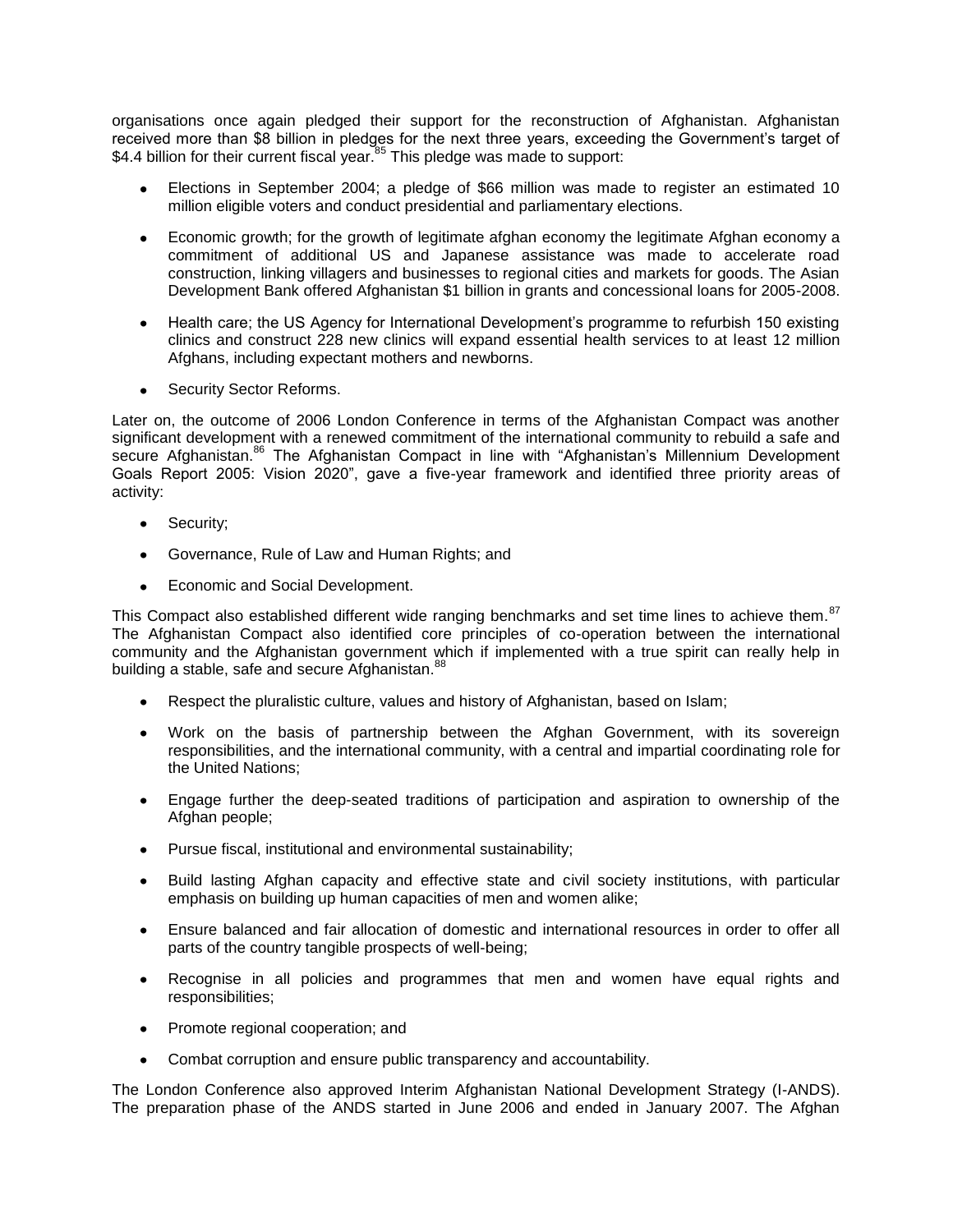Government has been setting up the systems and processes to meet its commitments and to develop the interim strategy into a full strategy that meets the requirements of a Poverty Reduction Strategy Paper (PRSP). After development and consultation a full ANDS is expected to be published by mid-2008.<sup>89</sup> The I-ANDS lay outs a vision for development of Afghanistan by 2020 in contrast with MDGs and through implementation of the Afghanistan Compact. This vision includes political, social economic and security. The full ANDS is unlikely to be a radical departure in overall strategy as many of the priorities in the I-ANDS not only represent an overwhelming national consensus on our development priorities, but also reflect Afghanistan's multi-year commitments to the Millennium Development Goals and the Afghanistan Compact.<sup>9</sup>

Although the above debate portrays a promising future of Afghanistan, despite these shared efforts the situation on ground is not satisfactory. In this context, if we analyse Afghanistan and MDGs, Afghanistan still lacks basic data, state of policy environment is either weak or just fair, but not good enough.<sup>91</sup> To understand the current situation in Afghanistan there is a need to analyse the MDGs with reference to Afghanistan.<sup>92</sup> Following are some findings from the World Bank GMR 2007, and MDGs Country Report of Afghanistan 2005.

## *Goal 1: Eradicate extreme poverty and hunger*

In Afghanistan Nearly 40 percent of the rural population cannot count on having sufficient food to satisfy their most basic hunger. Nearly 40 percent of the children under the age of 3 are underweight, and more than half the children in that age group are stunted. Afghanistan needs a secure environment and sustained growth over at least the next 10 years to reduce poverty significantly by 2020.

### *Goal 2: Achieve universal primary education*

About one in five Afghans is a school age child but half of them are out of schools. Among Afghans aged 15 to 24 years 34 percent are literate – about half of the men and 18 percent of the women. In Afghanistan, only 36 young women were literate for every 100 literate young men. Afghanistan needs to increase school enrolment with a focus on increasing the attendance rate of girls. It is critical that access to education and the quality of education are addressed simultaneously.

## *Goal 3: Promote gender equality and empower women*

Afghanistan has already allocated 25 percent of the seats in the lower house of the National Assembly to women. However, education, the rule of law, awareness, and gradually changing cultural practices and mindsets, political commitment to take actions will concretely improve the rights of women.

#### *Goal 4: Reduce child mortality*

Life expectancy is 45 years. According to the World Bank GMR 2007, the country had some of the worst health indicators in the world, with estimated under-five mortality of 256 per 1,000 births, compared to 92 for South Asia. About 70 percent of the rural population and 40 percent of the urban population have no access to improved water. About 41 percent of the rural population and 13 percent of the urban population have no access to proper sanitation. Implementing the Afghan government's basic package of health services is critical for that goal. The health system needs to provide better care for mothers and babies before and after birth to reduce neonatal deaths.

#### *Goal 5: Improve maternal health*

Afghanistan has the highest rate of maternal mortality of any country except Sierra Leone and Angola. Overall, maternal mortality is estimated at 1600 to 2200 deaths per 100,000 live births. Nearly 16 percent of Afghan girls are married before the age of 15 and 52 percent are married before their eighteenth birthday.

### *Goal 6: Combat HIV/AIDS, Malaria, Tuberculosis, and other Diseases*

Currently Afghanistan has a low prevalence of HIV/AIDS, but it is at high risk. Malaria is prevalent in 60 percent of the country and is spreading to higher altitudes as the climate warms. There are an estimated 2-3 million cases of malaria annually in a population of about 25 million. Afghanistan is one of the 22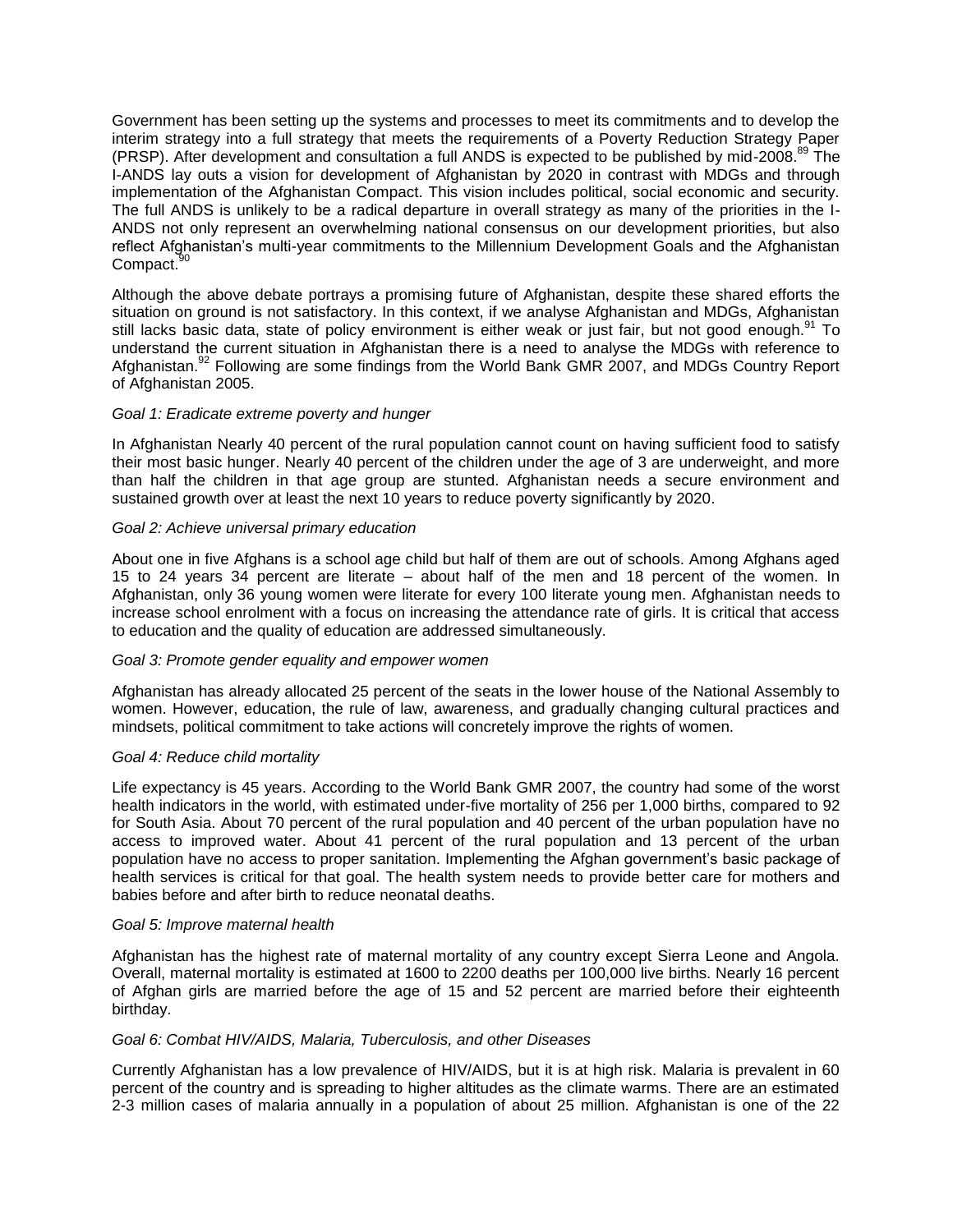countries with the highest rates of tuberculosis, with young women comprising about 70 percent of all adult cases of TB that are reported by public health facilities. Access to health services, increased health awareness and specific strategies for each disease will be a key to combating HIV/AIDS, malaria, tuberculosis and other diseases.

### *Goal 7: Ensure environment sustainability*

Only 6 percent of the population has access to a regular supply of electricity. Due to drought and the destruction of water management systems, the water table has sunk in many areas. The growing population is mining the country's deep aquifer water reserves, and water quality is declining. 80 percent of the rural population drinks contaminated water. With the return of millions of refugees, cities, overwhelmed by air pollution, sewage, and waste, have become swollen with transient populations living in slums, where an estimated 75 percent of the urban population lives. Increased access to improved water sources and improved sanitation will not only contribute to sustaining the environment but also improve the overall health of the population, especially by reducing child morbidity and mortality.

### *Goal 8: Global partnership for development*

The government of Afghanistan raises a mere 5 percent of the GDP as internal revenue. In 2004, the Afghan government estimated that the amount of aid required for minimal stabilisation would be US\$27.5 billion over a period of seven years, equivalent to about US\$168 per capita per year for that period. Since 2002, most assistance has gone to immediate humanitarian needs and security, with only 10 percent of the disbursements going to health and education, far less if one includes the cost of international military operations in Afghanistan. There is a growing gap between amounts pledged and amounts disbursed and a large gap in both money and time between disbursement and implementation. Nearly three quarters of the aid is disbursed and delivered outside of channels controlled by the government budget, involving multiple levels of contractors that inflate cost, create delays, and fail to build Afghan national capacity. Return of refugees from neighbouring countries is again putting pressure on an already fragile economic and social structure.

Although with the help of the international community, education and health sector are improving, but still they are not good enough to sustain a poor population. Reconstruction of physical infrastructure, economic recovery, better health and educational standards, eradication of poverty and issues related to sustainable development are long term challenges.

## **A Way Forward**

In a post-intervention Afghanistan peace and stability are highly contingent commodities. The central government remains very weak, with many opponents; terrorism continues; warlords compete for power in the hinterland, often through military means.<sup>93</sup> The current Afghan security structure is surviving on foreign support and aids, and any near term withdrawal of such aid or international security assistance would result in collapse of fragile state institution. As a result, any collapse in Afghan security structure would impact the security of its neighbouring states and the international community as well. The international community, and specifically the US, should lead a diplomatic initiative in the region to create a cooperative security and intelligence network aimed at securing Afghanistan's borders and taking down terrorist networks. The US should state that it will not establish permanent military bases in Afghanistan in order to relieve local anxiety and further empower Afghans to take responsibility for their own security. Afghanistan's neighbours should play a more active role in supporting stability and efforts to fight terrorists and extremists.<sup>94</sup>

In Afghanistan, social and economic reconstruction activities are mostly managed by the international organisations under their agenda which is weakening the role of the Afghan government. So for aid effectiveness, the reconstruction process should be managed by the Afghan government according to their national priorities. However, the international community should make efforts to make the aid coordination mechanism free of corruption, transparent and accountable. The international community should strengthen the Afghan government to achieve its benchmarks under a timetable – "Vision 2020" set by ANDS and MDGs. In this regard, more financial support is required by international donors for a strong Afghan government which could win hearts and minds of its own people and win their confidence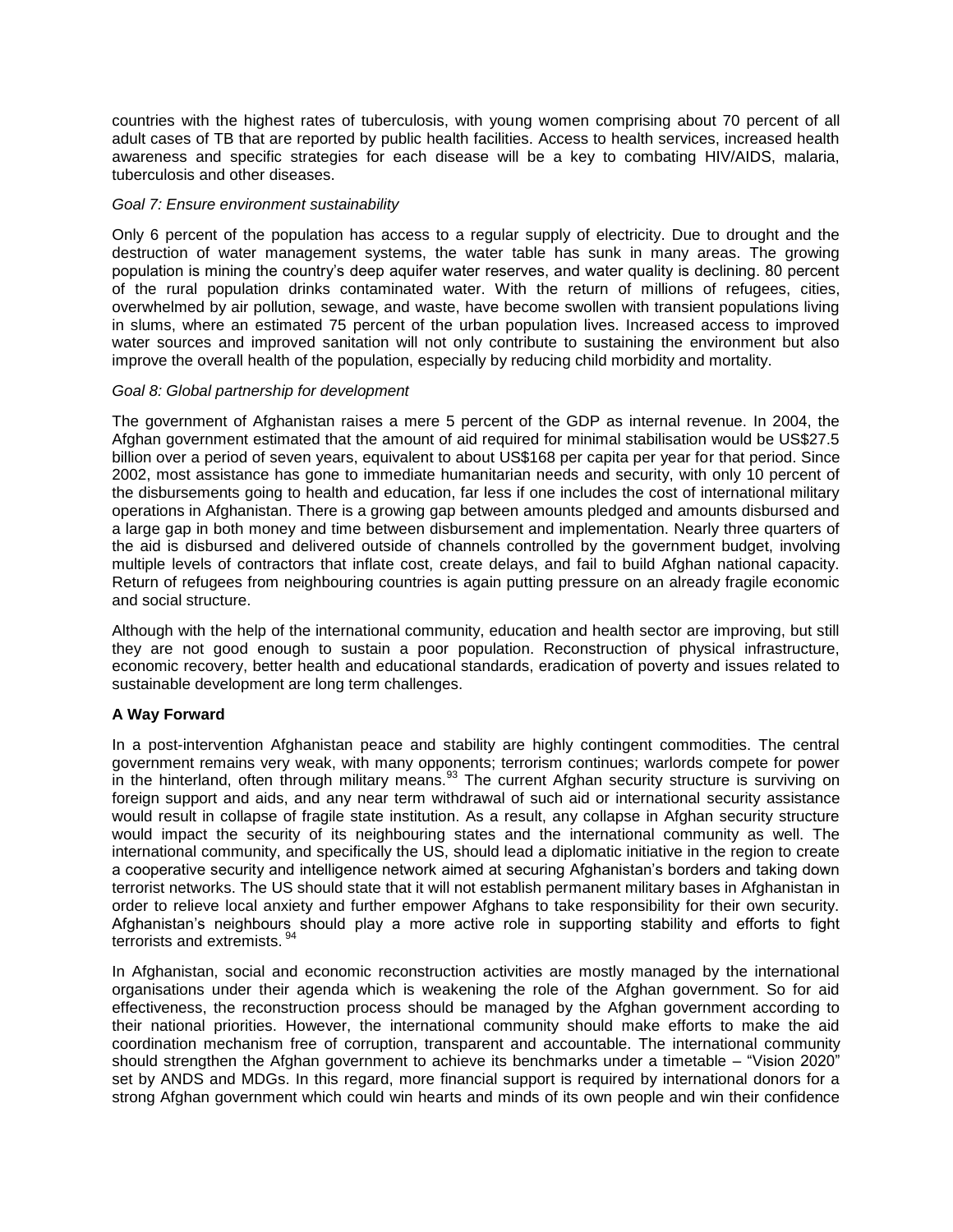to achieve its vision for 2020. The Afghan government should focus more on poverty eradication, building of infrastructure, health, rural development and agriculture. To make its economy legitimate an effective counter drug strategy is required which should be based on curtailing traffickers and their networks, providing alternative economic incentives to the farmers. Employment generation programmes should be a key priority and even donors should also use more local services and buy more goods locally.

The resurgence of Taliban and ongoing violence in Afghanistan is a reminder that the current international protection regime is still too weak, and too limited to provide security for all.<sup>95</sup> In a postconflict situation, the R2P should not only be focused on the responsibility to rebuild, but it should also look after the "Responsibility to Prevent". So that in future, a state like Afghanistan does not become a victim of another foreign military intervention. Since the role of regional defence organisations is raising many questions and doubts, as their policies are driven by their membership, it is difficult to achieve a fair and balance humanitarian approach. The international community should strengthen and divert more resources in the multilateral international organisations like the UN, so that it can perform its responsibility of "prevention", "reaction" and "rebuilding" under a universal mandate to such scenarios.

## **Conclusion**

The above debate clearly reflects that Afghanistan still has a long way to go to achieve its "Vision 2020," to rise and live forever under a "Circle of Justice" (*daira-yi' idalat*).<sup>96</sup> Although rebuilding Afghanistan is a shared responsibility, both of the Afghan government and the international community, Afghanistan is not capable enough to do it alone. In this regard, a long-term international commitment and assistance is required to help rebuild Afghanistan. The current challenges which are being faced by Afghanistan range from overall international as well as national security issues to personal security, social and economic development, to nation building, development of illicit economy to a legitimate economy and formation of a strong and secure Afghanistan. More shared efforts are required to confront these challenges. Although these challenges and problems cannot be solved overnight, neither can they be solved just by mere commitment and pledges. Only a sustained effort, right vision, a right track and a true and practical commitment can make Afghanistan a safe and secure place for future generations.

# **References**

\* Mr. Malik Qasim Mustafa is a Research Fellow at the Institute of Strategic Studies, Islamabad.

- 1. On 14 September, 2000, an independent International Commission on Intervention and State Sovereignty (ICISS) was established by Canadian support. The ICISS in its first core document, "The Responsibility to Protect" replaced the traditional term of "intervention" into a new term, "The Responsibility to Protect (R2P)". In December 2004, a high level UN on threats, challenges and change, fully embraced the responsibility to protect principles. In 2005 World Summit Outcome document, the UN Secretary General, recommended that the all states should embrace emerging norms of the responsibility to protect. Later on, the UN Security Council reaffirmed the responsibility to protect in the April 28th 2006 resolution on Protection of Civilians in Armed Conflict. Most recently, the UN Secretary General, Ban ki-Moon, expressed the importance of the concept of responsibility to protect in his message on the UN day in October 2007.
- 2. The foundations of the basic principle of R2P are; sovereignty; Security Council, under Article 24 of the UN Charter, for the maintenance of international peace and security; human rights and human protection declarations, covenants and treaties, international humanitarian law and national law; the developing practice of states, regional organisations. See, ―The Responsibility to Protect,‖ Report of the International Commission on Intervention and State Sovereignty (ICISS), International Development Research Centre, Ottawa, Canada, 2001, p. XI.
- 3. For further details of these three specific responsibilities see, ibid.
- 4. Ibid., p. IX.
- 5. Over the history there are three systematic changes in intervention behaviour. Until the early part of the twentieth century states used military intervention to collect debt owed to their nationals by the other states. Such interventions were common in Latin America during the nineteenth century. Second one is unilateral and multilateral humanitarian intervention behaviour e. g. Somalia, Bosnia, Rwanda, and Kosovo. Third one is the claim that states make that they are intervening because the target state presents a threat to international peace and security. For further historical review of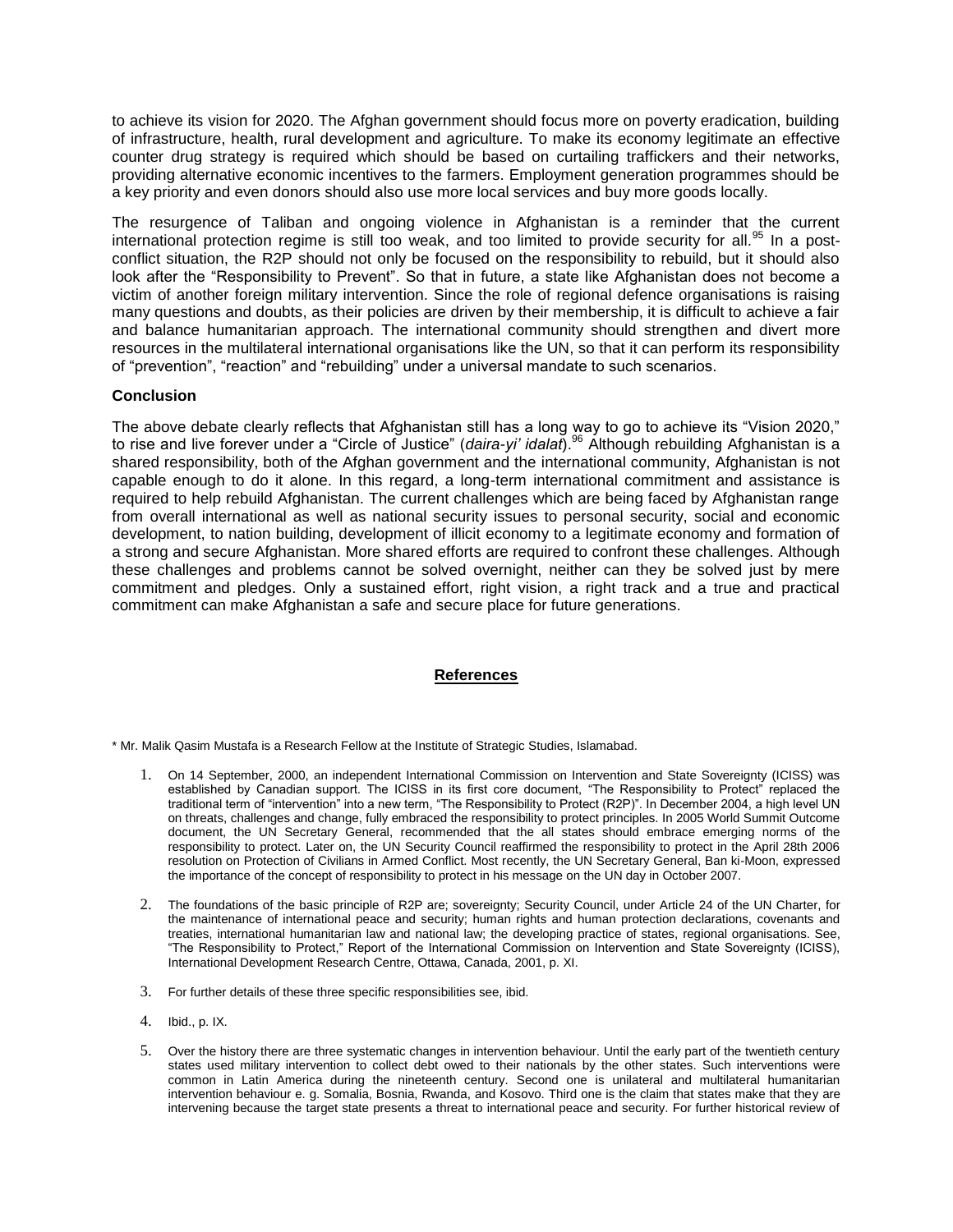these changes see Martha Finnemore, "The Purpose of Intervention: Changing Beliefs about the Use of Force"(Manas Publication: New Delhi, 2004) pp. 173

- 6. C. A. J. Coady, "The Ethics of Armed Humanitarian Intervention", United States Institute for Peace, Peaceworks no. 45, July 2002, p 10.
- 7. "What is a Failed State," World News, Glossary of Terms, http://worldnews. about.com/od/glossaryf/g/failed\_state.htm
- 8. The WB definition of fragile states is based on a measure of the country's Country Policy and Institutional Assessment (CPIA) and governance scores. For further details see, Global Monitoring Report 2007, "Millennium Development Goals: Confronting the Challenges of Gender Equality and Fragile States," The International Bank for Reconstruction and Development/ The World Bank, 2007, p. 40.
- 9. Ibid.
- 10. According to the World Bank's global Monitoring Report 2007, The World Bank definition covers countries scoring 3.2 and below on the CPIA. This classification — previously referred to as "Low Income Countries Under Stress" (LICUS) — has been in use in the Bank since 2003; CPIA scores over the years 1998 to 2005 are used to determine what states were fragile over this time period. Ibid.
- 11. For details of these core functions of a state see, Ashraf Ghani, Clare Lockhart, and Michael Carnahan, "Closing the Sovereignty Gap: an Approach to State-Building", Overseas Development Institute (ODI), UK, Working Paper 253, September 2005, www.odi.org.uk/Publications/ working\_papers/wp253.pdf
- 12. Joel S. Migdal, "State in Society: Studying How States and Societies Transform and Constitute One Another" (Cambridge: Cambridge University Press, 2001), pp. 15-16, cited in William Maley, "Rescuing Afghanistan" (Hurst & Company: London, 2006), p. 15.
- 13. Magui Moreno, Torres, and Michael Anderson, "Fragile States: Defining Difficult Environments for Poverty Reduction" Poverty Reduction in Difficult Environments (PRDE) Team, Policy Division, UK Department for International Development (DFID), Working Paper 1, August 2004.

14. Ibid.

- 15. Global Monitoring Report 2007, "Millennium Development Goals: Confronting the Challenges of Gender Equality and Fragile States," op. cit.
- 16. C. A. J. Coady, "The Ethics of Armed Humanitarian Intervention", op. cit.
- 17. For a detailed historical background of Afghanistan, from the formation of an Afghan state since 1747 to a battleground of superpowers see, Dr. Nabi Misdaq, "Afghanistan: Political Frailty and Foreign Interference," (Routledge: London, 2006), p.  $\mathcal{L}$
- 18. William Maley, "Rescuing Afghanistan," op. cit.
- 19. Dr. Amos Sawyer, "Conflict and Fragile States: Some Contentious Issues," a keynote address delivered at the Ministry of Foreign Affair of Denmark on the occasion of Danida Development Days Conference held by the Danish International Development Agency on 11-13 June, 2007 The Perspective, 15 June, 2007.
- 20. Robert H. Jackson, "Quasi-State: Sovereignty, International Relations, and the Third World" (Cambridge: Cambridge University Press, 1990), cited in William Maley, "Rescuing Afghanistan," op. cit.
- 21. ‗2007: Worst Year of Violence in Afghanistan,‖ Gulf News, 1 January, 2008.
- 22. "Afghan Police Seize 650 Kg of Heroin, Opium," The Australian, 2 January 2008.
- 23. Preamble, "Charter of the United Nations".
- 24. Article 1(3), "Charter of the United Nations".
- 25. Article 2, "Universal Declaration of Human rights," Adopted and proclaimed by General Assembly resolution 217 A (III) of 10 December 1948.
- 26. For further details see Article 2, "Charter of the United Nations".
- 27. United Nations Security Council Resolution 1378, Adopted by the Security Council at its 4415th meeting on 14 November, 2001.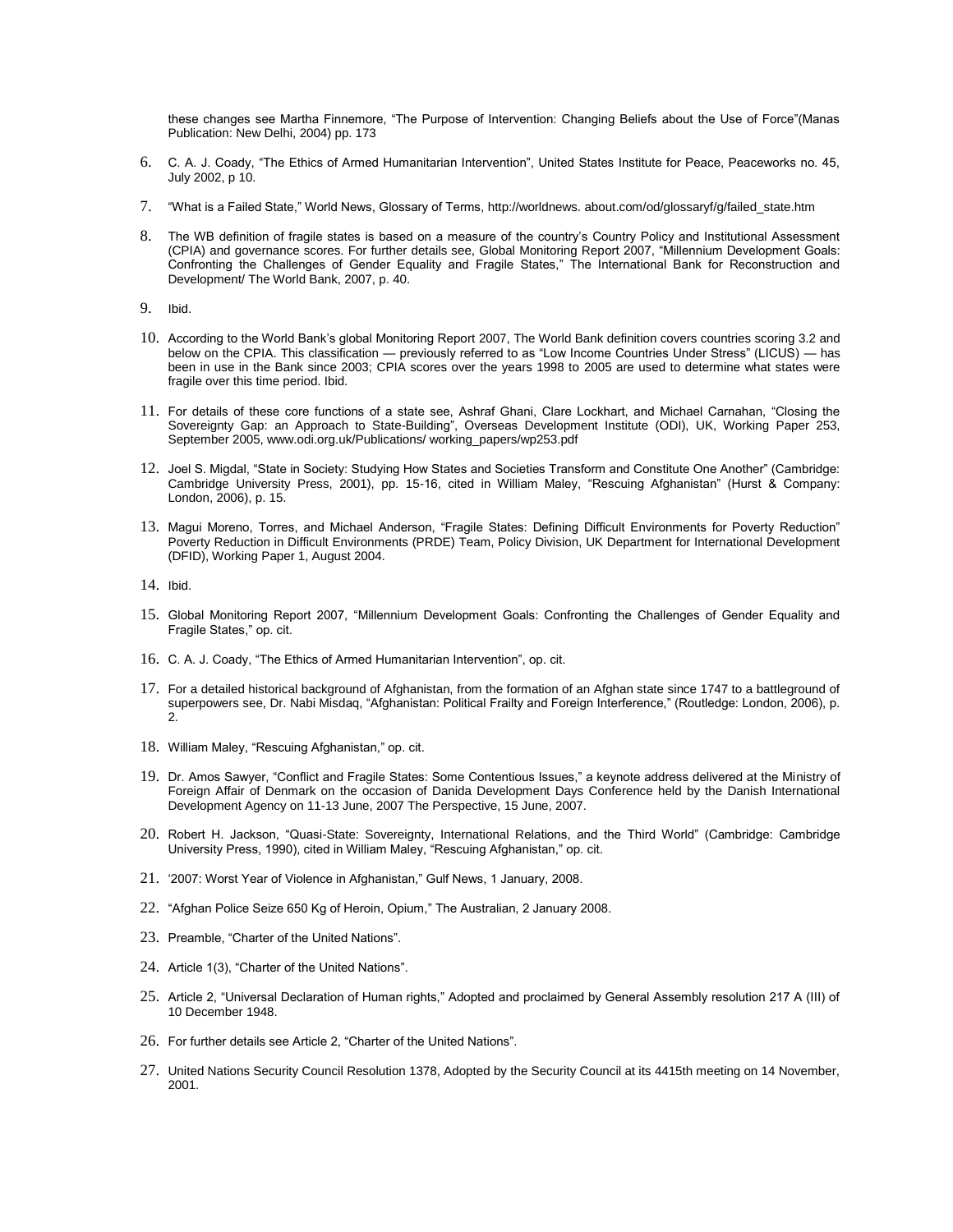- 28. United Nations Security Council Resolution 1383, Adopted by the Security Council at its 4434th meeting on 6 December, 2001.
- 29. United Nations Security Council Resolution 1386, Adopted by the Security Council at its 4443rd meeting on 20 December, 2001.
- 30. For further details of the see, "Co-chairs' Summary of Conclusions: The International Conference on Reconstruction Assistance to Afghanistan," The Ministry of Foreign Affairs of Japan, www.mofa.go.jp/region/middle\_e/ afghanistan/min0201/summary.html
- 31. ―The Afghanistan Compact,‖ The London Conference on Afghanistan, 31 January, to 1 February, 2006, www.fco.gov.uk/Files/kfile/20060130% 20Afghanistan%20Compact%20Final%20Final,0.doc
- 32. Ibid.
- 33. For full text of the "Agreement on Provisional Arrangements in Afghanistan Pending the Re-Establishment of Permanent Government Institutions" or the Bonn Agreement of 2001 see, www.afghangovernment.com/Afghan AgreementBonn.htm
- 34. Uma Shankar, "Problems and Prospects of Constitutional Governments in Afghanistan," in Prof. K. Warikoo (e.d), "Afghanistan: Challenges and Opportunities," Vol. 2, "The Challenge" (Pentagon Press: New Delhi, 2007), p. 64.
- 35. For an full text of the "Constitution of Afghanistan" see the official website of Office of the President, Islamic Republic of Afghanistan, http://president. gov.af/english/constitution.mspx
- 36. Ibid., Article 5.
- 37. Ibid., Article 6.
- 38. Ibid., Article 7.
- 39. Andrew Wilder, "A House Divided? Analysing the 2005 Afghan Elections" (Afghanistan Research and Evaluation Unit: Kabul, 2005), cited in William Maley, "Rescuing Afghanistan," op. cit., p. 49-50.
- 40. Marvin G. Weinbaum and Andrew Finkelman, "Rebuilding the Afghan State: The International Dimension," in Prof. K. Warikoo (e.d), "Afghanistan: Challenges and Opportunities," op. cit., p. 13.
- 41. William Maley, "Rescuing Afghanistan," op. cit., p. 33.
- 42. Michael Pugh, Neil Cooper, and Jonathan Goodhand, "War Economies in a Regional Context: Challenges of Transformation‖ (Viva Books: New Delhi, 2005), p. 48.
- 43. William Maley, "Rescuing Afghanistan," op. cit., p. 34.
- 44. Ibid., p. 46. +
- 45. Ho-won Jeong, "Peace building in Post-Conflict Societies: Strategy and Progress" (Viva Books: New Delhi, 2006), p. 39.
- 46. Dirk Salomons, "Security: An Absolute Prerequisite," in Gred Junne and Willemijn Verkoren (e.d), "Post conflict Development: Meeting New Challenges" (Viva Books: New Delhi, 2006), p.19.
- 47. United Nations Security Council Resolution 1378, op. cit.
- 48. Annex 1, "International Security Force," in, "Agreement on Provisional Arrangements in Afghanistan Pending the Re-Establishment of Permanent Government Institutions," op. cit.
- 49. United Nations Security Council Resolution 1413, Adopted by the Security Council at its 4541st meeting, on 23 May, 2002.
- 50. United Nations Security Council Resolution 1444, Adopted by the Security Council at its 4651st meeting, on 27 November 2002.
- 51. UN Press Release SC/7894, 13 October, 2003, www.un.org/News/Press/ docs/2003/sc7894.doc.htm
- 52. Ibid.
- 53. For a legal perspective on the question of legitimacy of NATO in Afghanistan see comments by Dr. Shireen Mazari, ―NATO in Afghanistan: The Issue of Legitimacy,‖ Strategic Studies, XXVII: 1, spring, 2007.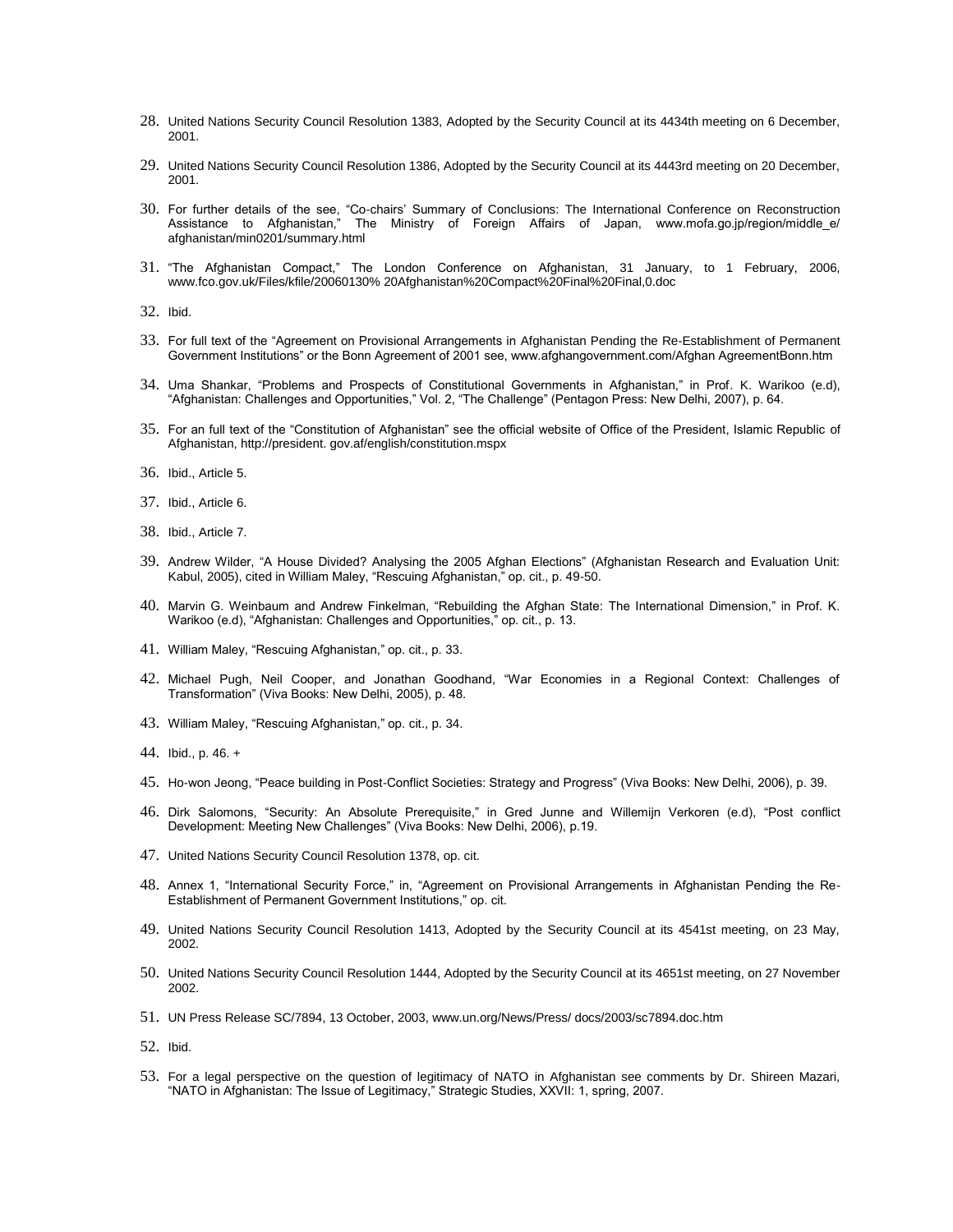- 54. United Nations Security Council Resolution 1510, Adopted by the Security Council at its 4840th meeting, on 13 October 2003.
- 55. United Nations Security Council Resolution 1776, Adopted by the Security Council at its 5744th meeting, on 19 September 2007.
- 56. For a complete list of these countries see NATO ISAF website,<http://www.nato.int/isaf/structure/nations/index.html>
- 57. "About ISAF," ISAF Mirror," Issue 46, December 2007
- 58. For "ISAF Mandate," see, http://www.nato.int/isaf/topics/mandate/ index. html
- 59. For the role, functions, structure, etc. see, Provincial Reconstruction Teams (PRTs), [http://www.nato.int/isaf/topics/recon\\_dev/prts.html](http://www.nato.int/isaf/topics/recon_dev/prts.html)
- 60. ―Afghanistan: PRTs accused of spending unequal amounts on development,‖ IRIN Radio, 12 June 2007, http://www.irinnews.org/ Report.aspx?ReportId= 72724
- 61. Mark Landler, "Threats and Responses: Afghans Plans a New Army of 70, 000," The New York Times, 3 December 2002.
- 62. For complete details see the official wed site of Afghan National Army[, http://www.mod.gov.af/](http://www.mod.gov.af/)
- 63. "Afghan Army to Reach Targeted Strength by March," Reuters, 2 December, 2007, <http://www.reuters.com/article/worldNews/idUSISL5175520071202>
- 64. Ibid.
- 65. "Afghan National Security Forces," Fact Sheet Office of the Spokesman, US Department of State", 31 January 2006, www.state.gov/r/pa/prs/ps/2006/ 60086.htm
- 66. Andrew Wilder, "The Cops or Robbers? The Struggle to Reform the Afghan National Police," Afghanistan Research And Evaluation Unit (AREU), July 2007.
- 67. C. J. Radin, "Afghan National Security Forces: Order of Battle," The Long War Journal, 11 January, 2008, http://www.longwarjournal.org/multimedia/ ANSF%20OOBpage%206-%20ANP%20(2008.01.11%20cjr).pdf
- 68. Ibid.
- 69. Andrew Wilder, "The Cops or Robbers? The Struggle to Reform the Afghan National Police," op. cit.
- 70. William Maley, "Rescuing Afghanistan," op. cit., p. 67.
- 71. ―DDR: Reintegration has been Completed in Time and Within Cost‖, The Afghanistan New Beginning Programme, UNDP Afghanistan, Fact Sheet,<http://www.undpanbp.org/Overview/factsheet.htm>
- 72. "Afghanistan's New Beginning Programme," UNDP Afghanistan, www. undpanbp.org/
- T3. "Anti-Personal Mines and Ammunition Stockpile Destruction," the Afghanistan New Beginning Programme, UNDP<br>Afghanistan, Fact Sheet, 2007, www.undpanbp.org/projects/apmammo/Fact%20Sheet%20AmmoFact Sheet, 2007, [www.undpanbp.org/projects/apmammo/Fact%20Sheet%20Ammo-](http://www.undpanbp.org/projects/apmammo/Fact%20Sheet%20Ammo-Landmine%2016%20April%202007.pdf)[Landmine%2016%20April%202007.pdf](http://www.undpanbp.org/projects/apmammo/Fact%20Sheet%20Ammo-Landmine%2016%20April%202007.pdf)
- 74. "Accomplishments," Disbandment of Illegal Armed Groups (DIAG)[, www.diag.gov.af/](http://www.diag.gov.af/)
- 75. "2007 Worst Year of Violence in Afghanistan," Gulf News, January 1, 2008.
- 76. "Deadliest Afghan Bomb Attacks," BBC, 5 December, 2007[, http://news.bbc.co.uk/2/hi/south\\_asia/7081526.stm](http://news.bbc.co.uk/2/hi/south_asia/7081526.stm)
- 77. Ban-Ki-moon, "Afghanistan: Neither Lost Nor Forgotten", United Nations Assistance Mission In Afghanistan (UNAMA), 11 January, 2008, [www.unama-afg.org/\\_latestnews/08jan12-ban-supp-japan.html](http://www.unama-afg.org/_latestnews/08jan12-ban-supp-japan.html)
- 78. For complete details on the AIAF see, "Final Report on the Afghan Interim Authority Fund (AIAF)," Beau for Crisis Prevention and Recovery (BCPR), UNDP, March 2003.
- 79. Press release on the outcome of Afghanistan Reconstruction Steering Group (ARSG) first conference in Brussels, 20-21 December 2001, http://ec.europa. eu/external\_relations/afghanistan/intro/pr21\_12\_01.htm

80. Ibid.